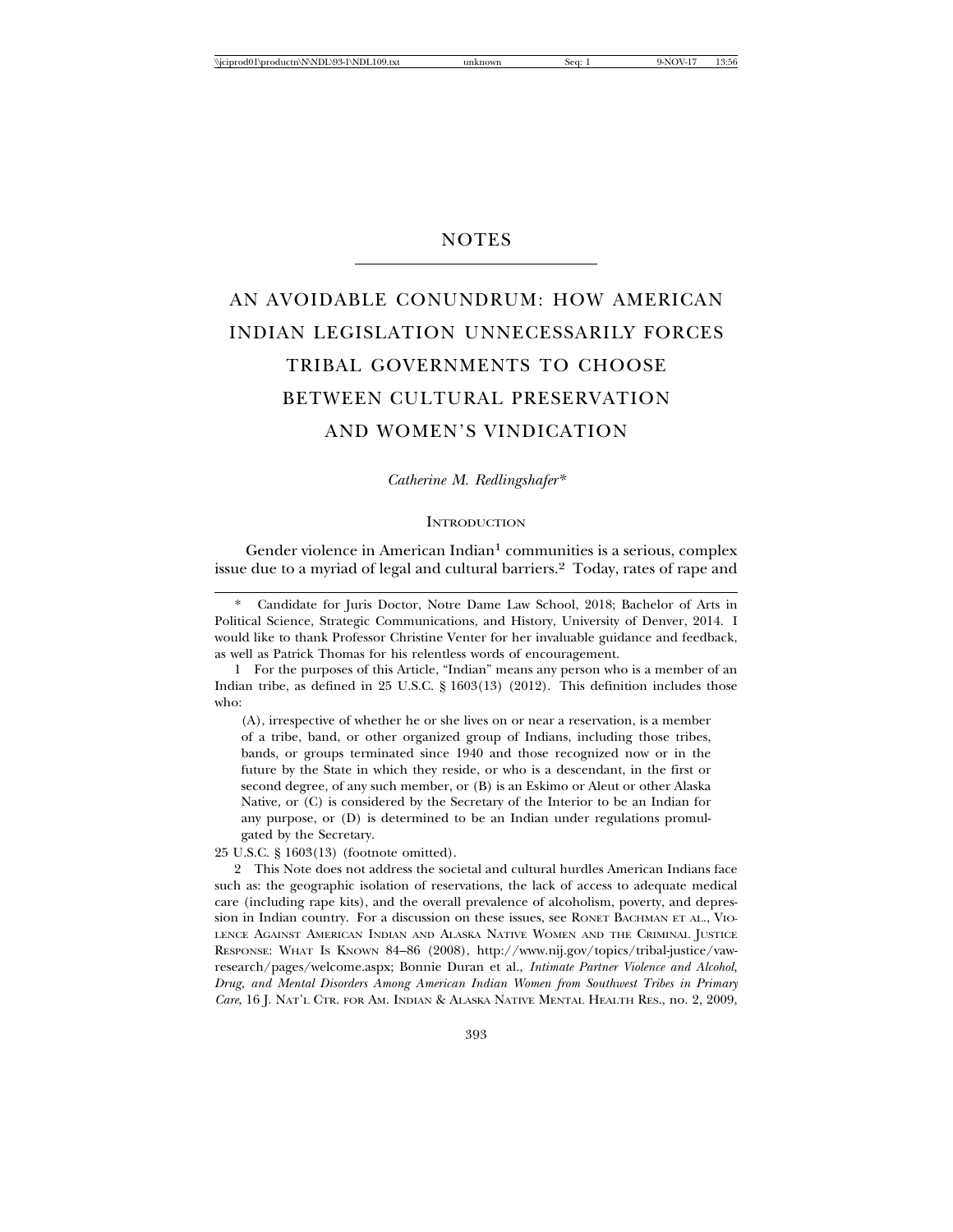other sexual assaults are higher for American Indian women than any other demographic in the country.3 In fact, a Department of Justice report found that the assault rates for American Indian and Alaska Native women could be as much as fifty percent higher than the next most victimized demographic.<sup>4</sup> Significantly, a majority of these sexually motivated crimes are committed by non-Indians—individuals who, for the most part, *cannot* be held accountable in tribal courts,5 and who, all too often, *are not* held accountable in federal courts.6

In the last 150 years, both caselaw and legislative action concerning criminal justice in American Indian communities have been inconsistent and often discriminatory. Members of the federal government have even conceded that the history of the federal government's dominance over American Indian criminal justice systems is a "national disgrace."7 Instead of protecting individual rights and supporting tribal autonomy, federal legislation has effectively perpetuated crime in Indian country.8 Studies show that the federal government's failure to hold perpetrators in Indian country accountable

3 *See* BACHMAN ET AL., *supra* note 2, at 6, 33.

4 *See* FUTURES WITHOUT VIOLENCE, THE FACTS ON VIOLENCE AGAINST AMERICAN INDIAN/ALASKAN NATIVE WOMEN 1–2 (2011), http://www.futureswithoutviolence.org/ userfiles/file/Violence%20Against%20AI%20AN%20Women%20Fact%20Sheet.pdf (citing STEVEN W. PERRY, U.S. DEP'T OF JUSTICE, AMERICAN INDIANS AND CRIME: A BJS STATISTI-CAL PROFILE, 1992–2002 (2004)).

5 Tribal courts cannot prosecute non-Indians, except in rare circumstances. *See infra* Part I.

6 *See* BACHMAN ET AL., *supra* note 2, at 89 (citing Amy Radon, Note, *Tribal Jurisdiction and Domestic Violence: The Need for Non-Indian Accountability on the Reservation*, 37 U. MICH. J.L. REFORM 1275, 1282 (2004)) (reporting how, between 2000 and 2001, federal authorities declined to prosecute 42.9% of assault cases); *see also* Timothy Williams, *High Crime but Fewer Charges on Indian Land*, N.Y. TIMES (Feb. 20, 2012), http://www.nytimes.com/2012/ 02/21/us/on-indian-reservations-higher-crime-and-fewer-prosecutions.html ("Federal prosecutors in 2011 declined to file charges in 52 percent of cases involving the most serious crimes committed on Indian reservations, according to figures compiled by the Transactional Records Access Clearinghouse at Syracuse University . . . .").

7 *See, e.g.*, *Discussion Draft Legislation to Address Law and Order in Indian Country: Hearing Before the S. Comm. on Indian Affairs*, 110th Cong. 1, 52 (2008) [hereinafter *Discussion Draft Legislation to Address Law and Order in Indian Country*] (statement of W. Patrick Ragsdale, Director, Office of Justice Servs., U.S. Dep't of the Interior).

8 *See id.* at 1 (statement of Sen. Byron L. Dorgan, Chairman, S. Comm. on Indian Affairs) ("[S]exual and domestic violence have reached epidemic proportions; victims have to wait in many cases hours and weeks for a response to law enforcement calls . . . . The lack of consequences has created some notion of lawlessness in many communities.").

at 11, 20; Joseph P. Gone & Carmela Alcántara, *Identifying Effective Mental Health Interventions for American Indians and Alaska Natives: A Review of the Literature*, 13 CULTURAL DIVERSITY & ETHNIC MINORITY PSYCHOL. 356 (2007), http://calmhsa.org/wp-content/uploads/2014/ 09/Identifying-Effective-Mental-Health-Interventions-for-American-Indians-and-Alaska-Natives\_A-Review-of-the-Literature.pdf; Timothy Williams, *For Native American Women, Scourge of Rape, Rare Justice*, N.Y. TIMES (May 22, 2012), http://www.nytimes.com/2012/05/ 23/us/native-americans-struggle-with-high-rate-of-rape.html?\_r=0.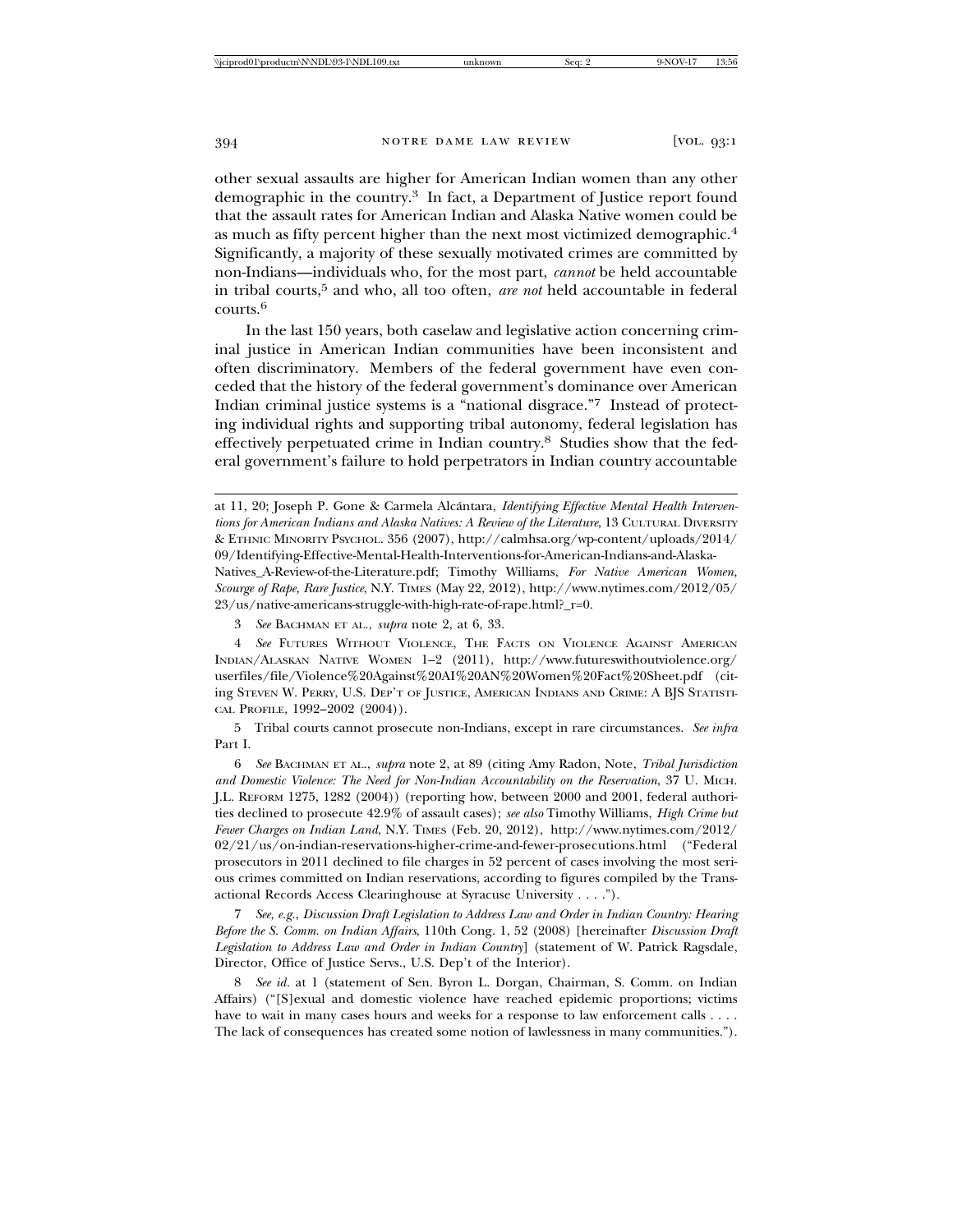actually emboldens offenders, specifically sexual offenders.9 In other words, the federal government's decision to prevent tribal courts from prosecuting accused criminals encourages criminals to continue engaging in illegal activity on tribal lands. This lack of accountability has created a vicious cycle: since no prosecutorial action is taken after a crime is reported, $10$  victims feel discouraged from even reporting the crime in the first place.<sup>11</sup>

The federal government first stripped tribal courts of their criminal justice authority in the nineteenth century and has taken very small steps to return minimal power to the tribes.<sup>12</sup> The most recent attempts to give tribes the authority to combat violence in their communities are represented in the 2010 Tribal Law and Order Act (TLOA) and the 2013 Reauthorization of the Violence Against Women Act (VAWA). TLOA has many facets, but, most importantly, it authorizes tribal courts to impose enhanced sentences on offenders.13 This necessary authorization, however, is shackled by strict requirements.14 The 2013 VAWA reauthorization provided a much needed expansion of tribal criminal jurisdiction, however, as with TLOA, many of the provisions in the Act are only available to tribes that meet rigid qualifications15—qualifications that could impact the integrity, autonomy, and traditions of American Indian tribes.

VAWA's tribal provisions were not implemented until March 2015; therefore, there is very little data available to measure their effectiveness. VAWA did, however, initiate a one-year pilot project, commencing in February

11 *See* Angela R. Riley, *Crime and Governance in Indian Country*, 63 UCLA L. REV. 1564, 1582 (2016) ("Studies show that countless Indian women and girls decline to even report violent crime or sexual assault committed by non-Indians on the reservation because they do not believe there will be justice." (citing Lorelei Laird, *Indian Tribes Are Retaking Jurisdiction Over Domestic Violence on Their Own Land*, A.B.A. J. (Apr. 1, 2015), http://www.abajour nal.com/magazine/article/indian\_tribes\_are\_retaking\_jurisdiction\_over\_domestic\_violen ce\_on\_their\_own)); *see also* Williams, *supra* note 2 ("Women's advocates on the [Navajo Nation] reservation say only about 10 percent of sexual assaults are reported.").

12 *See infra* Section I.B.

13 *See* Tribal Law and Order Act of 2010, Pub. L. No. 111-211, § 234, 124 Stat. 2261, 2279 (2010) (codified at 25 U.S.C. § 1302 (2012)). As discussed in detail later, *see infra* subsection I.B.6, this enhanced sentencing power is very limited in scope because TLOA did not expand the tribes' jurisdictional reach and enhanced sentences can only be imposed against defendants whom either (1) previously have been convicted of the same or a comparable offense, or (2) are under prosecution for a felony. *See* 25 U.S.C. § 1302(b).

14 *See* 25 U.S.C. § 1302(b). In order to benefit from TLOA, tribes must make their laws publicly available, the tribal courts must be courts of record, judges must be licensed to practice law, and defense counsel must be afforded and must provide effective assistance. *Id.*; *see also* subsection I.B.6.

15 *See* 25 U.S.C. § 1304.

<sup>9</sup> *See S. 1763, S. 872, and S. 1192: Hearing Before the S. Comm. on Indian Affairs*, 112th Cong. 10 (2011) (statement of Thomas J. Perrelli, Assoc. Att'y Gen., U.S. Dep't of Justice).

<sup>10</sup> *See supra* note 6 and accompanying text.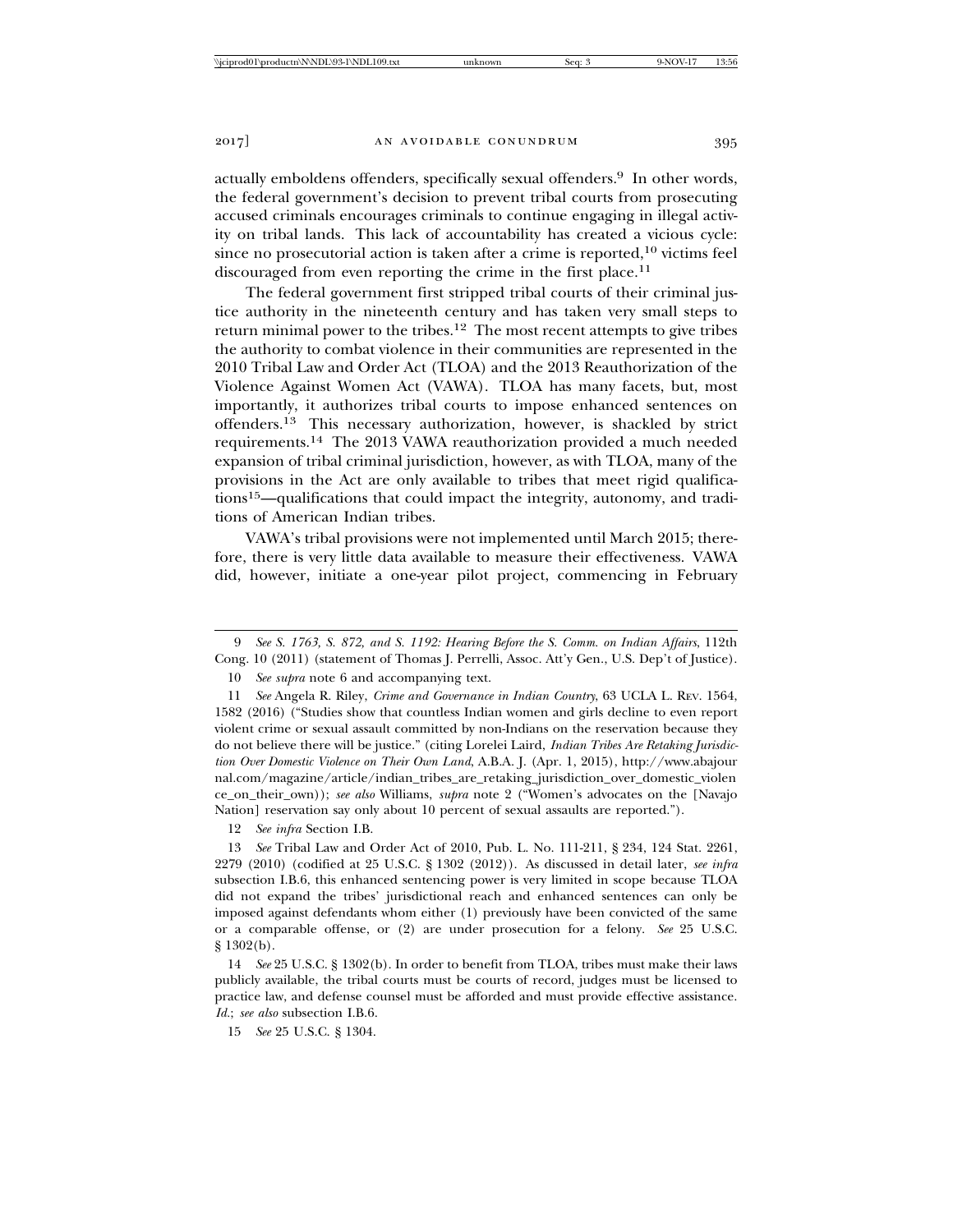2014.16 Only three tribes qualified to participate in the project, and the data on their experiences was recently released.<sup>17</sup> This Note analyzes that data and concludes that the three participating tribes were well suited to implement VAWA because of their preexisting legal infrastructures and overall demographics. However, this Note argues that, because of its rigid requirements, VAWA will not impact most tribes as positively as it did the three pilot tribes.

These laws, while an improvement and a necessity, make clear that "sovereignty comes at a price."18 The federal government is effectively coercing tribes to either implement a version of the federal criminal adjudication system (and give up their own, traditional tribal court system), or else deal with the consequences of a system that cannot prosecute or punish many perpetrators. Moreover, even if the tribes decide to incorporate VAWA's requirements in order to expand its jurisdiction, the limitations on TLOA's enhanced sentencing authority essentially makes the wider jurisdictional grant toothless. In other words, even if a tribe is authorized to prosecute a perpetrator, without the power to adequately sentence the individual, the prosecution is futile.

This Note makes two arguments concerning the state of American Indian legislation, and then proposes an alternative. First, this Note argues that the recently enacted legislation regarding criminal justice in American Indian societies will work to encourage cultural assimilation and result in the loss of tribal traditions and autonomy. In effect, the legislation is putting tribes in an impossible position: it is unfairly coercing them to choose between (1) the preservation of their own culture and customs, and (2) the ability to prosecute those victimizing their members. Second, this Note argues that even if a tribe decides to risk its culture and tradition in order to adopt the federal policies needed to protect its members, the legislation does not go far enough. The two prominent legislative enactments in place— TLOA and VAWA—are wrought with so many limitations and qualifications that, in practice, they do not give tribes enough power to protect their members.

Instead, this Note suggests that the federal system of appeals is capable of solving the current dilemma. In reviewing tribal court decisions, federal courts should give administrative agency–like deference to tribal courts because the tribal courts are better positioned to interpret their own laws (laws that are often rooted in tradition and culture), just as administrative agencies are better positioned to interpret ambiguity in their respective

<sup>16</sup> *See* NAT'L CONG. OF AM. INDIANS, SPECIAL DOMESTIC VIOLENCE CRIMINAL JURISDICTION PILOT PROJECT REPORT 3 (2015) [hereinafter PILOT PROJECT REPORT], http://www.ncai. org/attachments/NewsArticle\_VutTUSYSfGPRpZQRYzWcuLekuVNeeTAOBBwGyvkWYw PRUJOioqI\_SDVCJ%20Pilot%20Project%20Report\_6-7-16\_Final.pdf.

<sup>17</sup> *See id.* at 2.

<sup>18</sup> Riley, *supra* note 11, at 1571.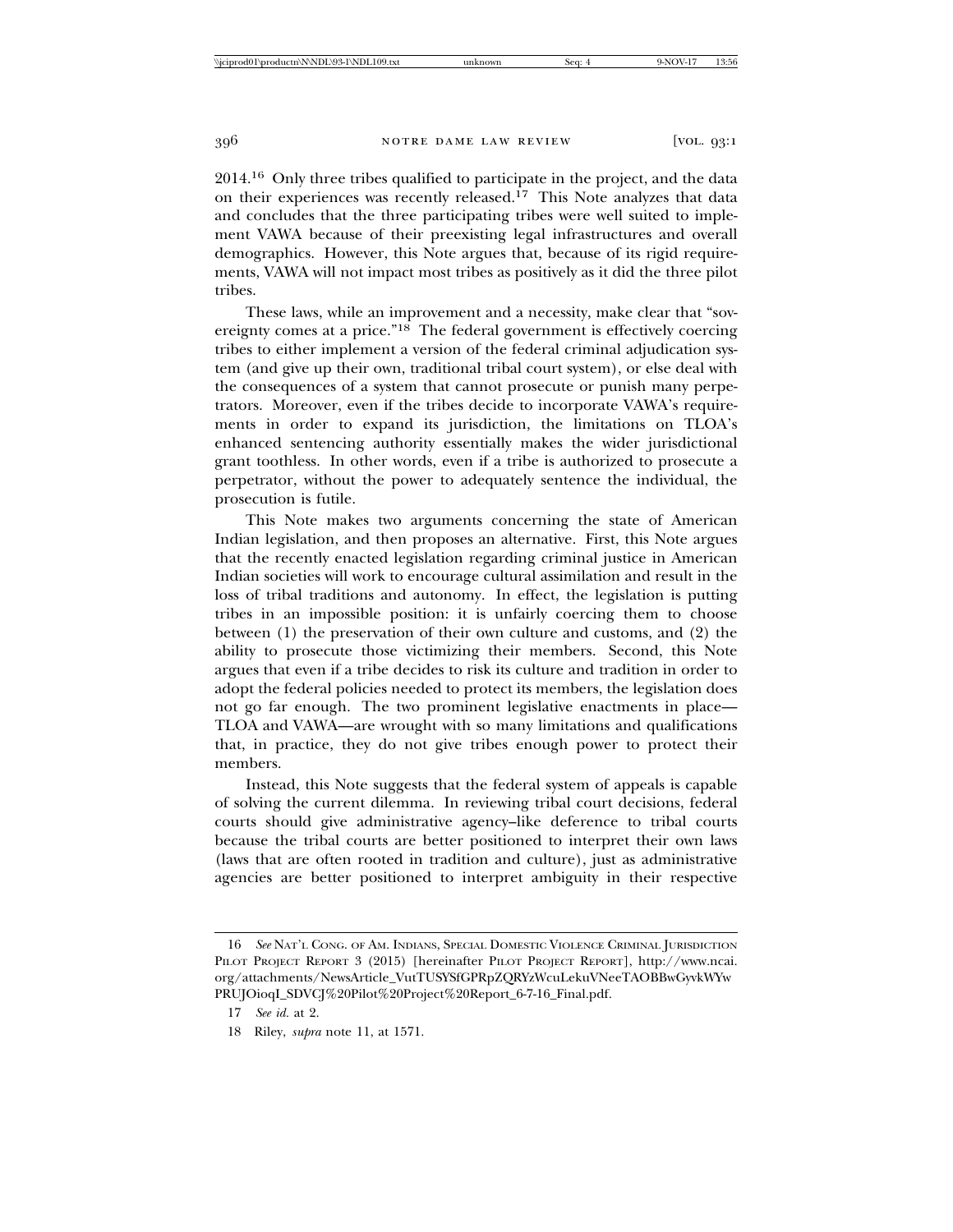fields.19 By inquiring into whether the tribal courts acted reasonably, the federal government can ensure that basic individual liberties are upheld in tribal proceedings. Simultaneously, the tribal courts would interpret and implement their own laws, thus preserving tribal autonomy.

Part I of this Note begins by discussing the historical context of gender violence in American Indian communities. Then, it examines several significant pieces of federal legislation, as well as a notable Supreme Court case, concerning crimes that occur on tribal lands or crimes involving American Indian victims. Overall, the purpose of Part I is to show the evolution of federal American Indian law in order to give context to the current state of the law. Part II analyzes the pilot project data for the three VAWA pilot project-qualifying tribes: the Pascua Yaqui Tribe, the Tulalip Tribes, and the Confederated Tribes of the Umatilla Indian Reservations. This Part particularly focuses on how each tribe's court system had previously incorporated VAWA's procedural requirements<sup>20</sup> and argues that, because of this preexisting legal infrastructure, these tribes were ideal (and unrepresentative) participants in the pilot project. Part III outlines why the legislation currently in place is inadequate to combat gender violence in American Indian communities and argues that the restrictions in TLOA and VAWA should be relaxed. Furthermore, this Part contends that the federal system of appeals could smoothly solve the issue at hand by reviewing tribal court decisions with a high level of deference. Finally, the conclusion summarizes the Note's arguments and calls for (1) Congress to repeal the TLOA and VAWA limitations, and (2) courts to implement a deferential standard of review in reviewing tribal court decisions.

#### I. HISTORICAL BACKGROUND AND LEGISLATION

Implementation of federal law in Indian country has been described as an "anomalous zone" because of the overall complexity and lack of consistency in both legislation and case law.21 After depriving tribal courts of essentially all of their authority in the late nineteenth century,<sup>22</sup> the federal government slowly began returning some power to the tribes to enable them

<sup>19</sup> In *Chevron U.S.A. Inc. v. Natural Resources Defense Council, Inc.*, the Supreme Court articulated the judicial deference standard that courts owe administrative agencies. 467 U.S. 837 (1984). According to the Court, if Congress has explicitly addressed an issue, then the reviewing court "must give effect to the unambiguously expressed intent of Congress." *Id.* at 843. But, if Congress has not commented on the matter, or the comment was ambiguous, then the court should uphold the agency's interpretation as long as it is reasonable. *Id.*

<sup>20</sup> For example, each tribal court system already provided defense attorneys and employed law-trained judges. *See infra* Part II.

<sup>21</sup> Gerald L. Neuman, *Anomalous Zones*, 48 STAN. L. REV. 1197, 1201 (1996) (defining an "anomalous zone" as "a geographical area in which certain legal rules, otherwise regarded as embodying fundamental policies of the larger legal system, are locally suspended").

<sup>22</sup> *See infra* subsection I.B.1.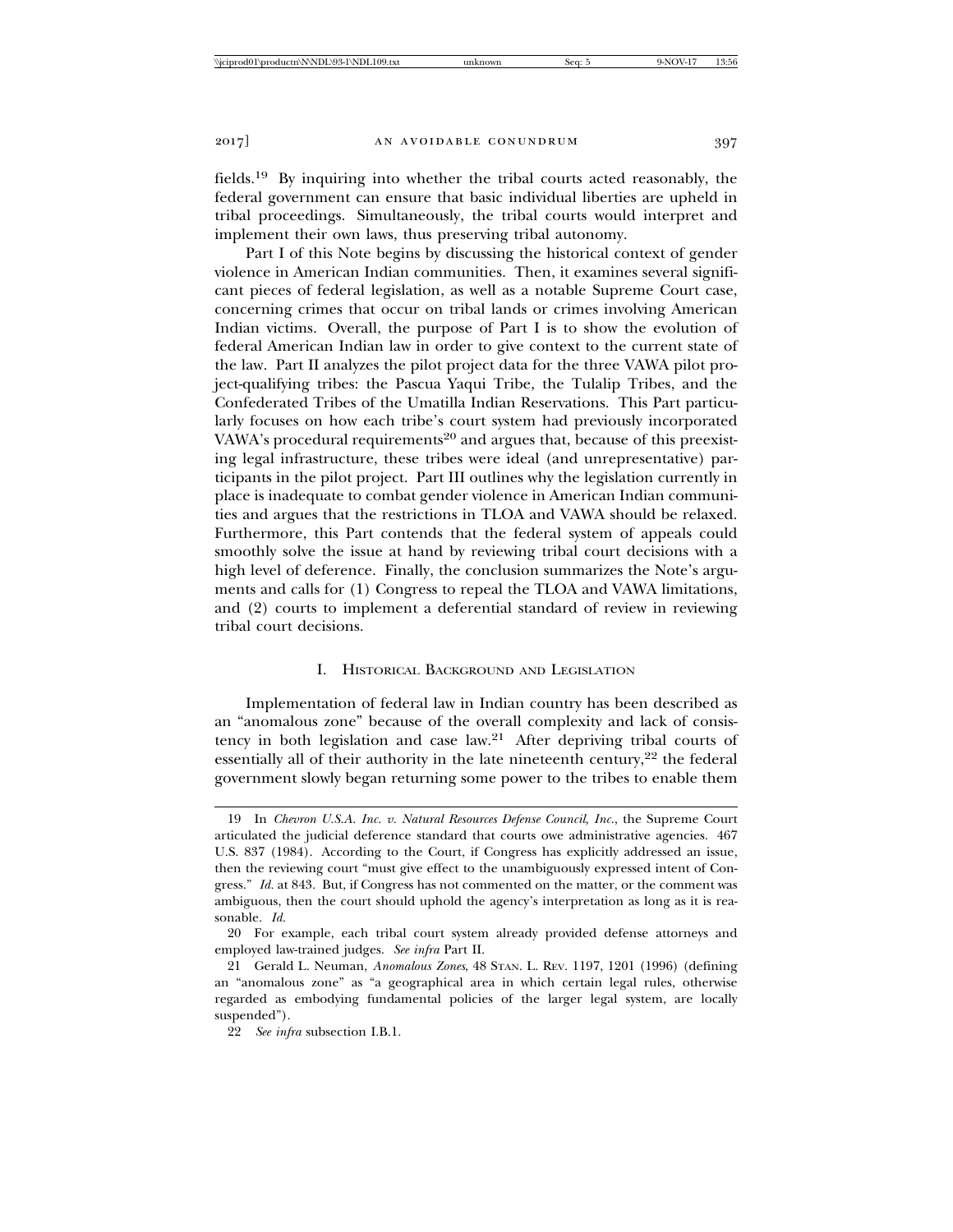to combat crime within their territory. Culminating in the passage of the Tribal Law and Order Act of 2010 and the 2013 Reauthorization of the Violence Against Women Act, federal legislation has come a long way. However, as this Part points out, there is still a long way to go in order to give tribal governments the power they need to address crime in their communities.

This Part has several goals. First, it briefly discusses the history of gender violence in native communities, including its origins and inseparable link to colonization. Then, it describes the major legislative acts and cases that laid the foundation for the current legal framework concerning American Indian criminal justice systems. Finally, the most recent legislative enactments are examined, followed by an analysis of the current state of the law.

# *A. Colonization and Historical Trauma*

Many scholars believe that gender violence in indigenous communities stems from colonization.23 Until colonization, most tribes did not experience domestic violence.24 In fact, women "thriv[ed] under a unique form of gender balance" where their opinions were considered in both "politics and production."25 But as colonial power intensified, native women were deprived of their role in "spiritual, sexual, economic, social, political, diplomatic, and military realms."<sup>26</sup>

Based on the oppression and domination of the native peoples, many American Indian communities suffer from "historical trauma," which is "unresolved trauma and grief that continue to adversely affect the lives of survivors of such trauma."<sup>27</sup> Examples of these adverse effects include inter-

27 Eduardo Duran et al., *A Postcolonial Perspective on Domestic Violence in Indian Country*, *in* FAMILY VIOLENCE AND MEN OF COLOR: HEALING THE WOUNDED MALE SPIRIT 143, 148

<sup>23</sup> *See, e.g.*, ONT. FED'N OF INDIAN FRIENDSHIP CTRS., ABORIGINAL SEXUAL VIOLENCE ACTION PLAN 2 (2011), http://www.ofifc.org/sites/default/files/docs/Aboriginal%20sex ual%20violence%20action%20plan%20final%20report.pdf ("Sexual violence is rooted in the legacy of residential schools, colonization and systemic discrimination that resulted in the loss of culture, roles, family and community structure."); ANDREA SMITH, CONQUEST: SEXUAL VIOLENCE AND AMERICAN INDIAN GENOCIDE 137–39 (2005); Emily Snyder et al., *Gender and Violence: Drawing on Indigenous Legal Resources*, 48 U.B.C. L. REV. 593, 604 (2015) ("Violence against women is . . . intimately linked with the broader colonial context . . . ."); Hilary N. Weaver, *The Colonial Context of Violence: Reflections on Violence in the Lives of Native American Women*, 24 J. INTERPERSONAL VIOLENCE 1552, 1555–62 (2009).

<sup>24</sup> *See* Weaver, *supra* note 23, at 1555.

<sup>25</sup> Sam Grey, *Self-Determination, Subordination, and Semantics: Rhetorical and Real-World Conflicts Over the Human Rights of Indigenous Women*, 47 U.B.C. L. REV. 495, 498–99 (2014).

<sup>26</sup> *Id.* at 499 (first citing Penelope Andrews, *Violence Against Aboriginal Women in Australia: Possibilities for Redress Within the International Human Rights Framework*, 60 ALB. L. REV. 917 (1997); then citing Carl Fernández, *Coming Full Circle: A Young Man's Perspective on Building Gender Equity in Aboriginal Communities*, *in* STRONG WOMEN STORIES: NATIVE VISION AND COMMUNITY SURVIVAL 242 (Kim Anderson & Bonita Lawrence eds., 2003); then citing Kiera L. Ladner, *Gendering Decolonisation, Decolonising Gender*, 13 AUSTL. INDIGENOUS L. REV. 62 (2009); and then citing M. Céleste McKay, *International Human Rights Standards and Instruments Relevant to Indigenous Women*, 26 CAN. WOMAN STUD. 147 (2008)).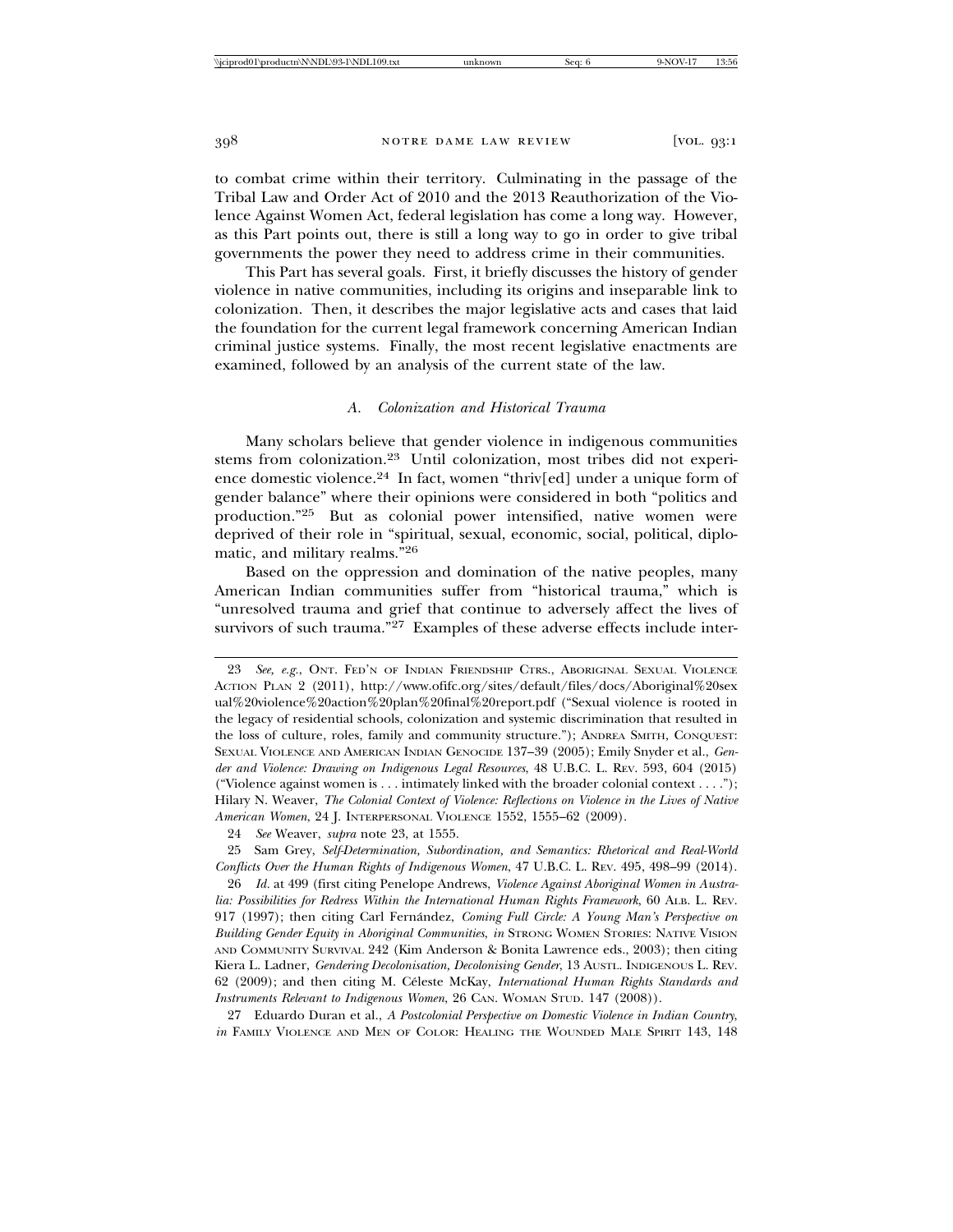nalized oppression and the normalization of violence.28 Unfortunately, this normalization of violence oftentimes manifests itself in gender violence.<sup>29</sup>

#### *B. Federal Legislation and Case Law*

Prior to colonization, individual tribes handled criminal adjudication according to their own tribal customary law.30 "[C]onflict between Indians and settlers [however,] slowly introduced federal jurisdiction into Indian country criminal justice matters."31 Given the unique position American Indian tribes hold as both a sovereign and a dependent entity,<sup>32</sup> the federal government has a history of legislation specifically aimed at resolving jurisdictional disputes involving American Indians. Decades of inadequate legislative action resulted in a "jurisdictional maze,"33 where "criminal jurisdiction over Indian country crimes is governed by shifting and sometimes contradictory variables, including where the crime was committed, whether both the defendant and victim are Indians, and the classification of the alleged crime."34 Most scholars agree that the early enactments were not only unsuccessful, but also "actually caused reservation crime to flourish."35 This Section outlines the relevant legislation and case law, placing particular emphasis on their impact on gender violence.

29 *See* Williams, *supra* note 6 ("[American Indian women] are raped or sexually assaulted at a rate four times the national average, with more than one in three having either been raped or experienced an attempted rape.").

30 *See* Riley, *supra* note 11, at 1578 ("Long before the Constitution was drafted and ratified, Indian nations had inherent sovereignty over their people and territories and governed according to their own laws." (citing Angela R. Riley, *Indians and Guns*, 100 GEO. L.J. 1675, 1718–21 (2012))); *see also* K.N. LLEWELLYN & E. ADAMSON HOEBEL, THE CHEYENNE WAY: CONFLICT AND CASE LAW IN PRIMITIVE JURISPRUDENCE (1941).

31 Riley, *supra* note 11, at 1577.

32 *See generally* Zachary S. Price, *Dividing Sovereignty in Tribal and Territorial Criminal Jurisdiction*, 113 COLUM. L. REV. 657 (2013); *see also* BACHMAN ET AL., *supra* note 2, at 7.

33 Robert N. Clinton, *Criminal Jurisdiction over Indian Lands: A Journey Through a Jurisdictional Maze*, 18 ARIZ. L. REV. 503, 504 (1976) (referring to criminal justice as a "jurisdictional maze").

<sup>(</sup>Ricardo Carrillo & Jerry Tello eds., 2d ed. 2008); *see also* Weaver, *supra* note 23, at 1555–62.

<sup>28</sup> *See* FUTURES WITHOUT VIOLENCE, *supra* note 4, at 4; *see also* Donna Coker, *Enhancing Autonomy for Battered Women: Lessons from Navajo Peacemaking*, 47 UCLA L. REV. 1, 16 (1999) ("The material, psychological and spiritual circumstances of Navajo people—circumstances that are a direct result of colonization—are related to both the occurrence of domestic violence and women's responses to such violence.").

<sup>34</sup> Riley, *supra* note 11, at 1575 (footnote omitted).

<sup>35</sup> *Id.* at 1574.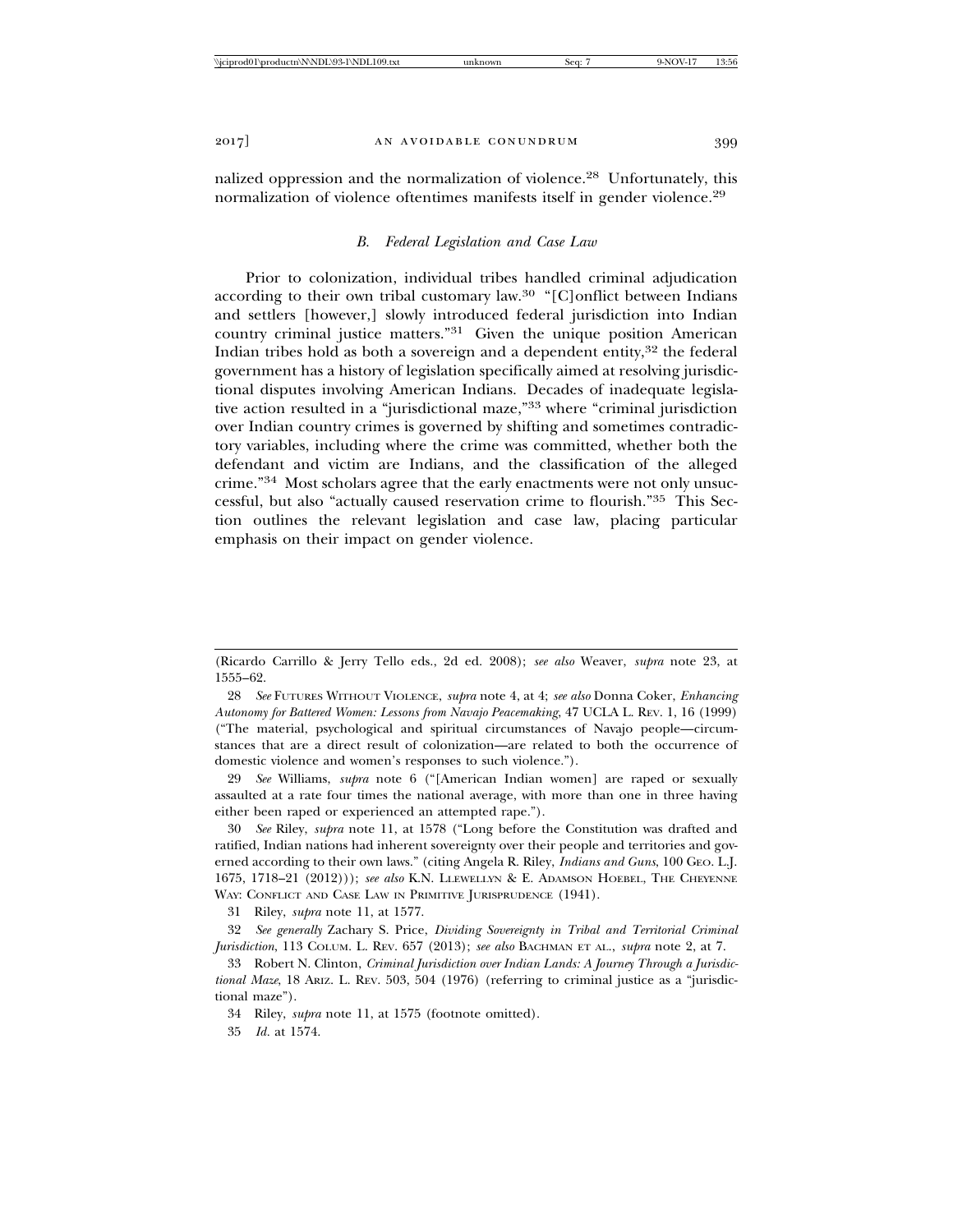# 1. The Major Crimes Act (1885)

In 1885, the federal government asserted jurisdiction over "major crimes"36 in Indian country, even if between two American Indians, with the passage of the Major Crimes Act.<sup>37</sup> This legislation granted federal courts jurisdiction over violent crimes against women, including aggravated assault, rape, and homicide.<sup>38</sup> While the Act did not entirely preclude tribal governments from prosecuting the offenders (prosecution was permitted as long as both parties were American Indian), this legislation was still seen as a move "to break up traditional tribal justice systems and further the assimilation of Indians into White society."<sup>39</sup>

### 2. Indian Reorganization Act (1934)

The Indian Reorganization Act  $(IRA)^{40}$  represents a rare example of the federal government returning power to tribal governments. Under the IRA, tribes are permitted to organize their own governments.<sup>41</sup> This authority includes the power of tribes to institute their own court systems.42 Once a tribe decides to create a court system, a Court of Federal Regulation ("CFR Court") $43$  acts as a temporary court while the self-determined court is being (re)established.44 Since the enactment of the IRA, hundreds of tribes have established their own court systems and the utilization of CFR Courts has

- 39 Riley, *supra* note 11, at 1578.
- 40 25 U.S.C. §§ 461–479 (1982).
- 41 *See id.* § 476.

*Tribal Courts*, TRIBAL COURT CLEARINGHOUSE, http://www.tribal-institute.org/lists/justice.htm (last visited Oct. 9, 2017).

<sup>36</sup> Major crimes under the current U.S. Code include "murder, manslaughter, kidnapping, maiming, a felony under chapter 109A, incest, a felony assault under section 113, an assault against an individual who has not attained the age of 16 years, felony child abuse or neglect, arson, burglary, robbery, and a felony under section 661 of this title within the Indian country." 18 U.S.C. § 1153 (2012).

<sup>37</sup> The Major Crimes Act of 1885, ch. 341, § 9, 23 Stat. 362, 385 (codified as amended at 18 U.S.C. § 1153 (2012)). This was enacted in response to *Ex parte Crow Dog*, in which the Supreme Court found a lack of jurisdiction to try an Indian accused of a crime against another Indian on tribal land. 109 U.S. 556, 567 (1883).

<sup>38 18</sup> U.S.C. § 1153.

<sup>42</sup> *See id.*

<sup>43</sup> According to Tribal Court Clearinghouse:

<sup>&</sup>quot;Courts of Indian Offenses," or "Courts of Federal Regulations" ("CFR Courts") were the first modern iteration of tribal courts. They were established by the Department of the Interior in 1883 in part to handle less serious criminal actions and resolve disputes among tribal members. However, many judges were non-Indian BIA superintendents with express objectives of assimilating Native people into western society and abolishing "barbarous" practices such as ceremonial dances. Some tribes still operate CFR Courts today . . . .

<sup>44</sup> *See id.*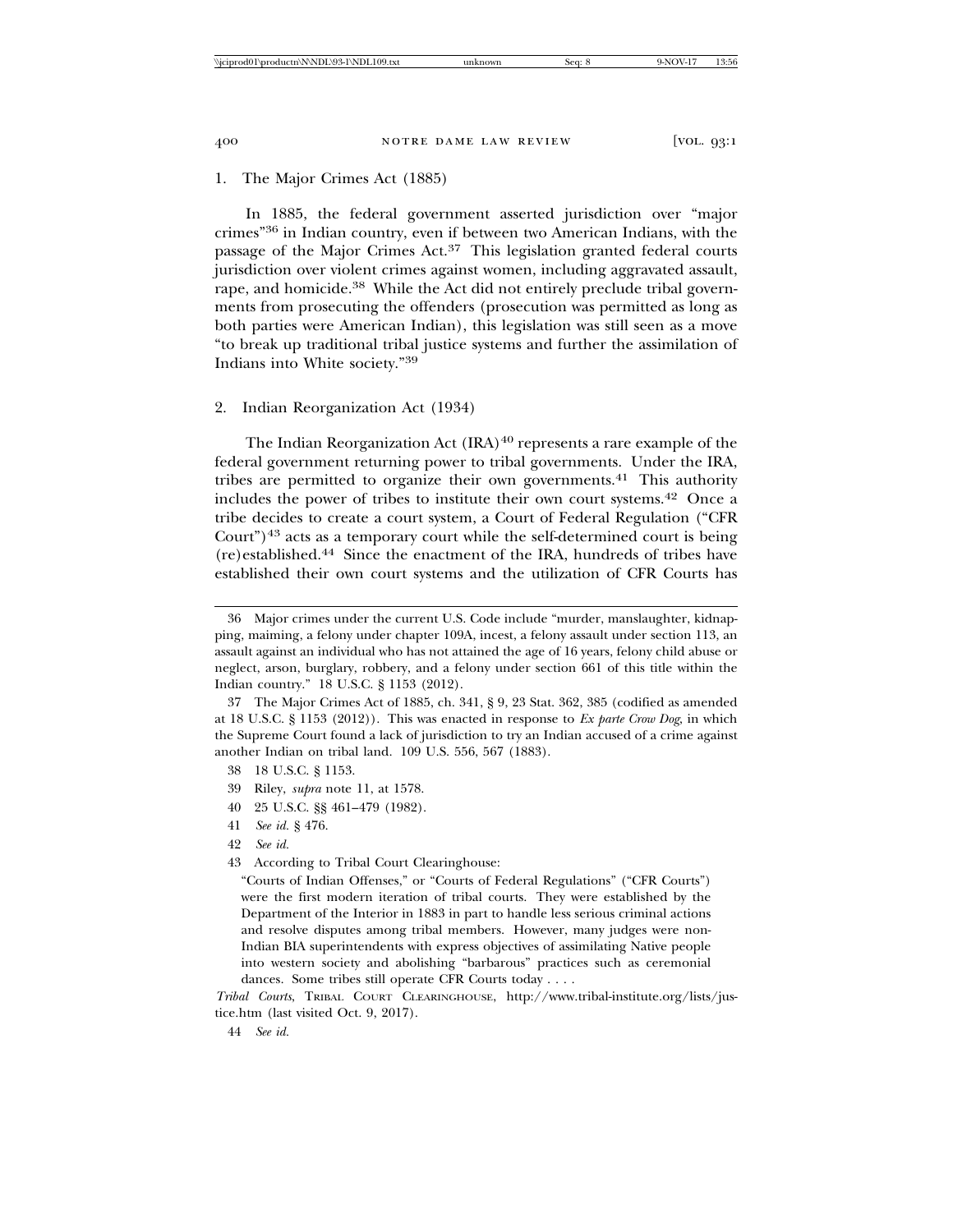consistently declined.45 Tribal governments continue to benefit from the IRA; however, as Part III discusses, recent federal legislative enactments threaten the IRA's positive impact.

#### 3. Public Law 280 (1953)

In 1953, Congress passed Public Law 280 ("PL-280"), <sup>46</sup> which authorized state governments to exert jurisdiction over offenses committed in Indian country or involving American Indians and Alaska Natives.47 The six states with the highest population of American Indians were required to adopt PL-280,48 and "optional" states could choose to assume part or total jurisdictional authority over American Indian affairs within their states.<sup>49</sup> This statute "was an attempt at compromise between wholly abandoning the Indians to the states and maintaining them as federally protected wards, subject only to federal or tribal jurisdiction."50 Of the over 500 tribes in the continental United States, fifty-two percent are located in PL-280 states.<sup>51</sup> Therefore, in practice, this extra level of jurisdiction further complicates the already convoluted criminal justice system.

#### 4. Indian Civil Rights Act (1968)

Supporters of the Indian Civil Rights Act claimed that it would guarantee individual rights to American Indians,<sup>52</sup> but it in fact resulted in major

<sup>45</sup> *See* Gloria Valencia-Weber, *Tribal Courts: Custom and Innovative Law*, 24 N.M. L. REV. 225, 233 n.23 (1994) (discussing how, since 1978, the number of tribal courts has increased while, simultaneously, the number of CFR courts has decreased); *see also* STEVEN W. PERRY, U.S. DEP'T OF JUSTICE, CENSUS OF TRIBAL JUSTICE AGENCIES IN INDIAN COUNTRY, 2002 iii (2005), https://www.bjs.gov/content/pub/pdf/ctjaic02.pdf (recognizing how the number of tribal courts continues to rise with about 188 in 2002).

<sup>46</sup> Act of Aug. 15, 1953, Pub. L. No. 83-280, ch. 505, 67 Stat. 588 (codified in scattered sections of 18, 28 U.S.C.).

<sup>47</sup> *See* FUTURES WITHOUT VIOLENCE, *supra* note 4.

<sup>48</sup> Mandatory states include Alaska (upon statehood), California, Minnesota, Nebraska, Oregon, and Wisconsin*. See* ch. 505, 67 Stat. at 588.

<sup>49</sup> States that elected to assume jurisdictional authority over American Indians include Arizona, Florida, Idaho, Iowa, Montana, Nevada, North Dakota, South Dakota, Utah, and Washington. *See* BACHMAN ET AL., *supra* note 2, at 75 n.26.

<sup>50</sup> Carole E. Goldberg, *Public Law 280: The Limits of State Jurisdiction over Reservation Indians*, 22 UCLA L. REV. 535, 537 (1975).

<sup>51</sup> *See* Carole Goldberg & Duane Champagne, *Is Public Law 280 Fit for the Twenty-First Century? Some Data at Last*, 38 CONN. L. REV. 697 (2006) (analyzing findings regarding the impact of Public Law 280).

<sup>52</sup> *See* Riley, *supra* note 11, at 1580 ("Congress' goal was to balance individual rights with the federal policy of tribal self-determination." (citing Santa Clara Pueblo v. Martinez, 436 U.S. 49, 62 n.11 (1978))). Individual protections guaranteed by this Act include the writ of habeas corpus, *id.*, but do not include the requirement of grand jury indictment or jury trials. *See Constitutional Rights of the American Indian: Hearing on S. Res. 53 Before the Subcomm. on Constitutional Rights of the S. Comm. on the Judiciary*, 87th Cong. 1 (1961).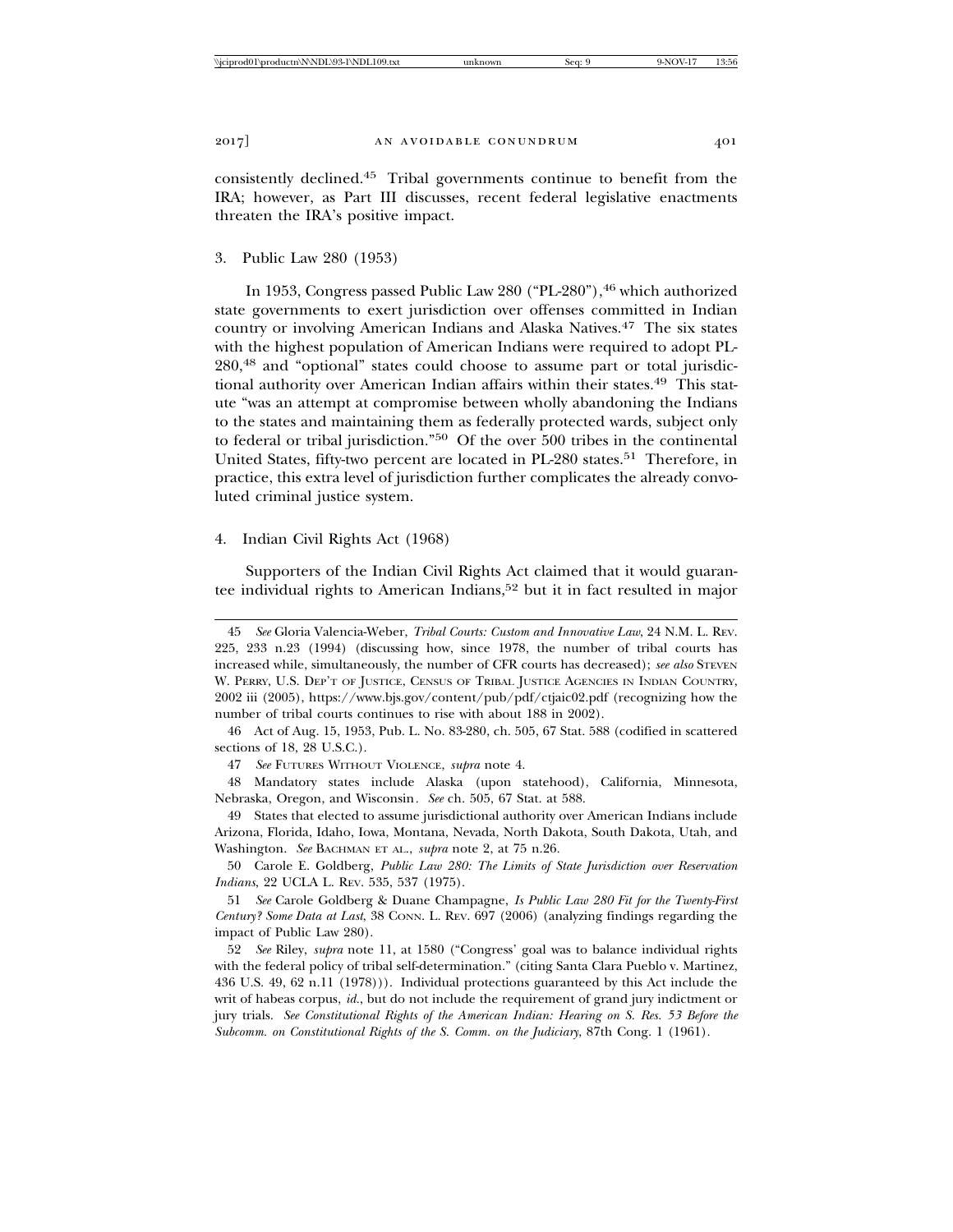limitations on the power of tribal governments to sentence offenders.53 The statute has been strengthened over the years, but the sentencing powers awarded to tribal courts are still inadequate. When it was first enacted, tribal courts were not permitted to punish offenders with more than \$500 in fines, six months in jail, or both.<sup>54</sup> This provision was amended in 1986 to allow punishments of up to a \$5000 fine, one year in jail, or both.<sup>55</sup> It was again amended in 2010 and now allows for punishments of up to three years in jail.56 Many critics believe that this Act "represents a congressional decision to limit Native American sovereignty" and is "inadequate to protect the rights of Native American individuals[,]" especially Native American women.<sup>57</sup>

# 5. *Oliphant v. Suquamish Indian Tribe* (1978)

In *Oliphant v. Suquamish Indian Tribe*, 58 the Supreme Court issued a significant, far-reaching opinion regarding tribal court jurisdiction. According to the Court, tribal courts do not have jurisdiction over non-American Indians, even if the offense occurred on tribal territory.

The *Oliphant* decision was highly criticized by many scholars who argue that the *Oliphant* holding in conjunction with the other legal constraints in place at the time resulted in widespread injustice.<sup>59</sup> According to American Indian scholar Angela Riley, the combination resulted in "countless incidences of inadequate punishments, failures to prosecute, paltry resources for safety and policing, as well as brazen acts of violence by savvy criminals actively seeking to commit crimes on reservations where they believe[d] they [were] insulated from prosecution."<sup>60</sup> Many scholars agree with Riley's suggestion that not only was the state of the law at the time ineffective in prosecuting perpetrators, but also that it effectively made non-American Indian offenders immune from prosecution.61 Studies representing the low report-

56 Partially amended by the Tribal Law and Order Act, discussed *infra* subsection I.B.6.

57 *See e.g.*, Carla Christofferson, Note, *Tribal Courts' Failure to Protect Native American*

*Women: A Reevaluation of the Indian Civil Rights Act*, 101 YALE L.J. 169, 169–170 (1991).

58 435 U.S. 191, 212 (1978).

60 Riley, *supra note* 11, at 1582.

61 *See id.* at 1587 (noting how "every crime—even misdemeanors—committed by non-Indians against Indians or Indian property in Indian country can only be prosecuted by the federal government," and later acknowledging how federal prosecutors fail to prosecute a majority of crimes reported on Indian country); *see also* 160 CONG. REC. S942 (daily ed. Feb. 12, 2014) (statement of Sen. Leahy) (discussing the Violence Against Women Act, Kimberly Norris Guerrero, native Cherokee and Colville Indian stated, "[o]ver the years,

<sup>53</sup> *See* Indian Civil Rights Act of 1968, Pub. L. No. 90-284, tit. II, 82 Stat. 73, 77–78 (codified as amended at 25 U.S.C. § 1302 (2012)).

<sup>54</sup> *See id.*

<sup>55</sup> *See id.* This grant of authority did not include the power to impose felony sentences. *See id.*

<sup>59</sup> *See, e.g.*, Philip P. Frickey, *(Native) American Exceptionalism in Federal Public Law*, 119 HARV. L. REV. 433, 458 (2005) (describing *Oliphant* as "troubling"); Joseph William Singer, *Canons of Conquest: The Supreme Court's Attack on Tribal Sovereignty*, 37 NEW ENG. L. REV. 641, 650 (2003) (arguing that the *Oliphant* decision was an attack on tribal sovereignty).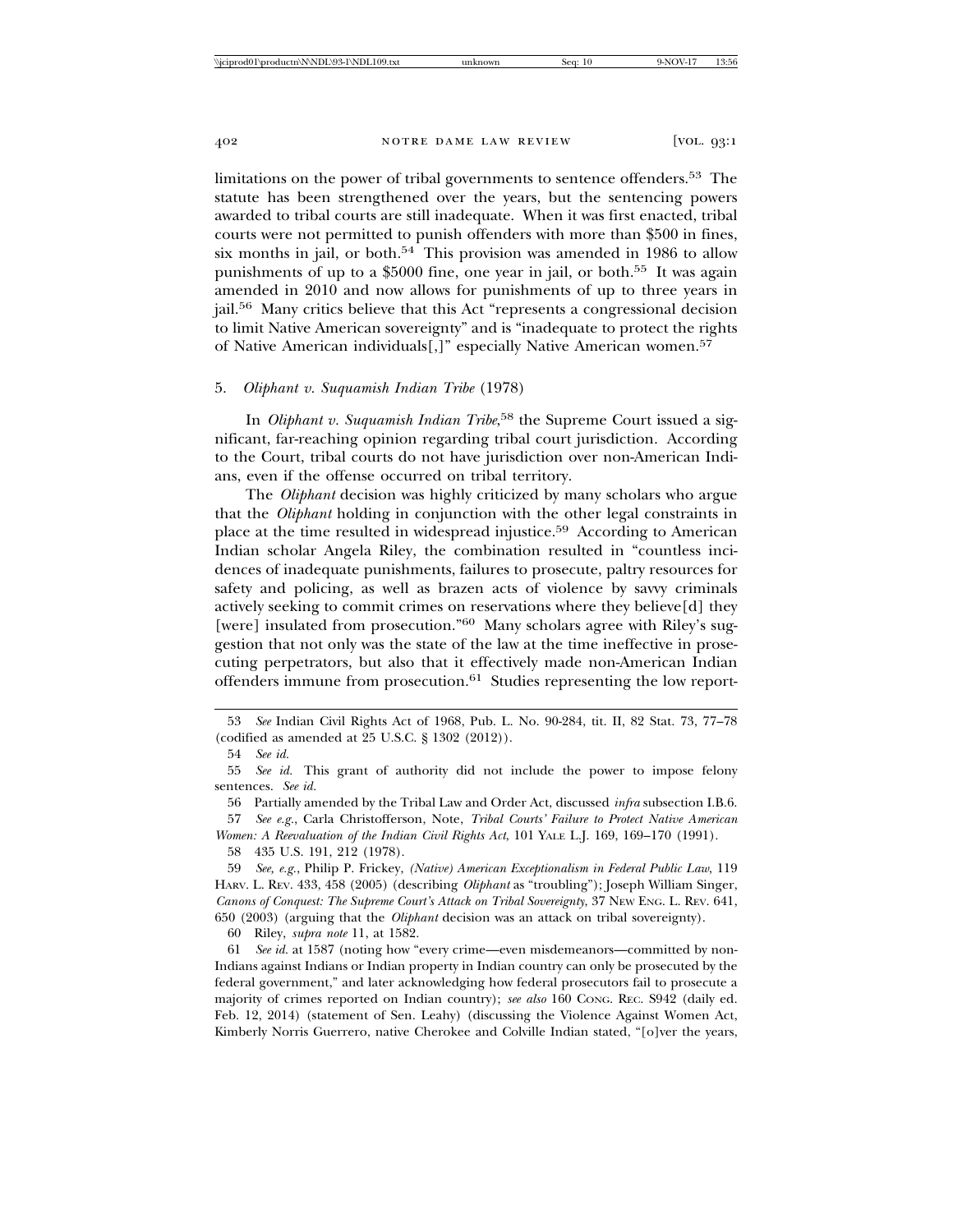ing and response levels for crimes committed in Indian country, specifically for sexual abuse cases, further indicate the ineffectiveness of the legislation and *Oliphant* decision.<sup>62</sup>

#### 6. Tribal Law and Order Act (2010)

Tribal courts' inability to prosecute non-Indians became increasingly problematic as a larger number of non-Indians started living in Indian country.63 Advocates and lobbyists fighting for American Indian's and women's rights spent decades calling for a change. $64$  Eventually, two key enactments emerged: the 2010 Tribal Law and Order Act (TLOA)<sup>65</sup> and the 2013 Reauthorization of the Violence Against Women Act (VAWA).<sup>66</sup>

TLOA's stated purpose is to combat crime in tribal communities while placing a strong emphasis on decreasing violence against American Indian and Alaska Native women.67 The Act, among other things, provides for enhanced sentencing, requires reporting of federal declination rates, and creates the Indian Law and Order Commission (ILOC).68 While TLOA does not attempt to expand criminal jurisdiction of tribal governments, it does "allow tribes enhanced sentencing over those defendants in cases in which the tribe would already have criminal jurisdiction."69 Under TLOA, qualifying tribes are authorized to impose punishments of up to three years in jail and fines up to \$15,000.70 While the enhanced sentencing power provision,

63 In 1990, forty-five percent of people living in Indian country had an American Indian householder. *See* EDNA L. PAISANO ET AL., U.S. DEP'T. OF COMMERCE, WE THE FIRST AMERICANS 1, 11 (1993). By 2010, however, seventy-seven percent of people living in Indian country identified as non-Indian. See Riley, *supra* note 11, at 1583 (citing TINA NORRIS ET AL., U.S. DEP'T. OF COMMERCE, THE AMERICAN INDIAN AND ALASKA NATIVE POPU-LATION: 2010 at 13–14 (2012), http://www.census.gov/prod/cen2010/briefs/c2010br-10.pdf).

64 Riley, *supra* note 11, at 1584 (discussing the hearings begun in 2004 by the U.S. Senate Committee on Indian Affairs, a series of articles the *Denver Post* published on criminal injustice in Indian country, and a 2007 Amnesty International report explaining the jurisdictional barriers faced by Indian tribes).

65 *See* Tribal Law and Order Act of 2010, Pub. L. No. 111-211, tit. II, 124 Stat. 2261 (codified in scattered sections of 25 U.S.C.).

66 *See* 25 U.S.C. § 1304 (2012).

67 *See Tribal Law and Order Act One Year Later: Have We Improved Public Safety and Justice Throughout Indian Country?: Hearing Before the S. Comm. on Indian Affairs*, 112th Cong. 1 (2011) (statement of Sen. Daniel K. Akaka, Chairman, S. Comm. on Indian Affairs).

68 *See* 25 U.S.C. §§ 1302(b), 2809(a), 2812(a).

69 Riley, *supra* note 11, at 1585.

70 *See* 25 U.S.C. § 1302. This provision also amended the Indian Civil Rights Act, discussed above. *See supra* notes 52–57 and accompanying text.

what happened is that white men, non-native men, would go onto a Native American reservation and go hunting—rape, abuse, and even murder a native woman, and there's absolutely nothing anyone could do to them"); Sarah Deer, *Toward an Indigenous Jurisprudence of Rape*, 14 KAN. J.L. & PUB. POL'Y 121, 128 (2004) (arguing that *Oliphant* puts "tribal communities at the mercy of non-Indian criminals").

<sup>62</sup> *See supra* notes 10–11 and accompanying text.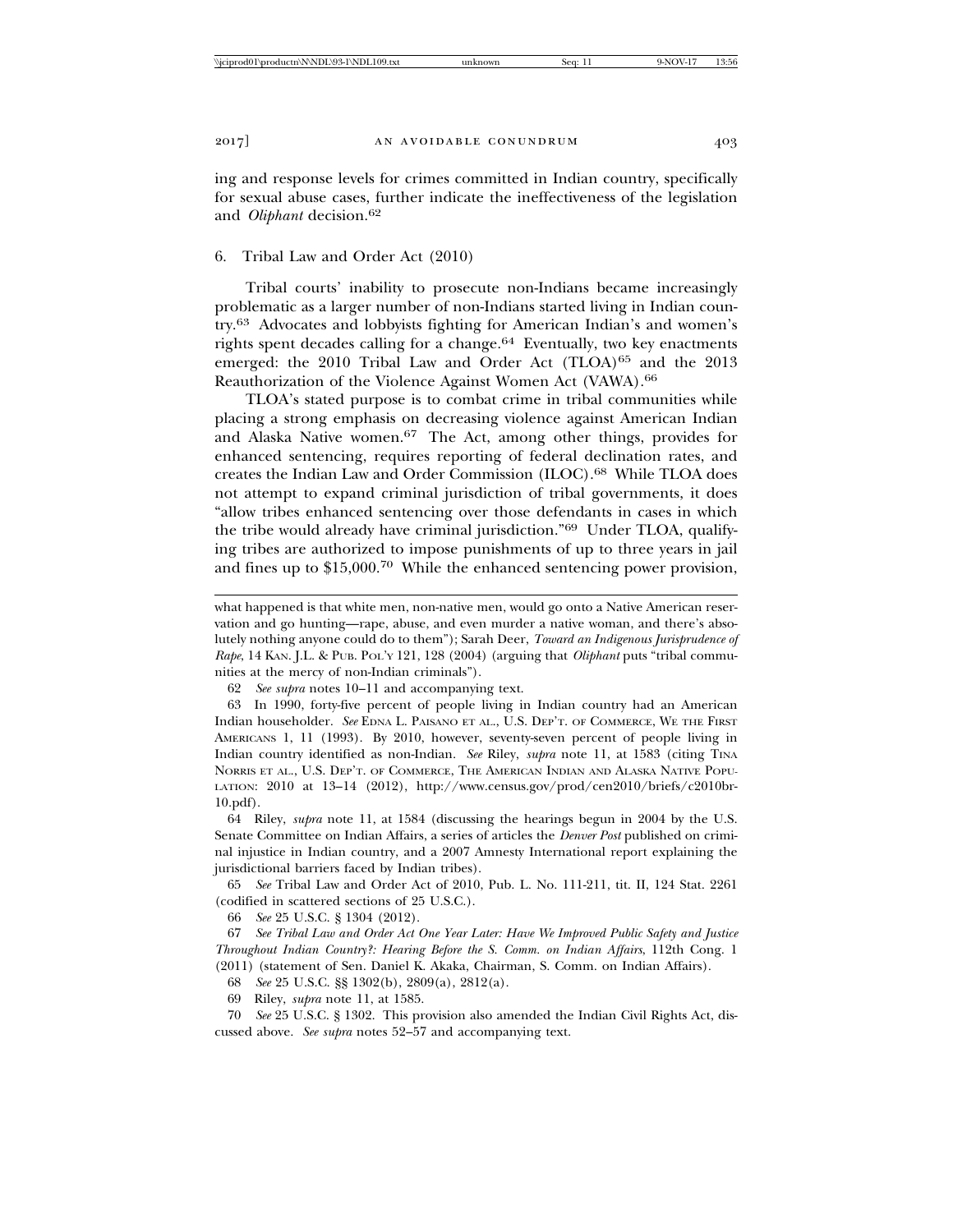which is arguably the most important provision of TLOA, is a great step toward improving criminal justice in Indian country, its implementation is shackled by several limitations.

For example, tribes must qualify in order to impose these heightened sentences.<sup>71</sup> In order to qualify, the tribe must implement proceedings that align more comfortably with the federal system—a requirement that could result in a complete reorganization of a tribe's system of adjudication. The tribe must make its laws publicly available, $72$  the tribal courts must be courts of record,73 judges must be licensed to practice law,74 and defense counsel must be afforded and must provide effective assistance.75 While these requirements may seem reasonable, they can be difficult for tribes to meet given the structure of their established systems.

TLOA goes even further to limit tribal communities' sentencing enhancement power by placing restrictions on *who* the enhanced sentence can be imposed against. In order to seek a heightened sentence, the defendant must either (1) previously have been convicted of the same or a comparable offense, or (2) be under prosecution for a felony.76 Therefore, firsttime sexual offenders (or convicts that have committed crimes other than sexual assault), regardless of the severity of the offense, cannot be sentenced for more than one year by the tribal courts, as the Indian Civil Rights Act would govern.<sup>77</sup>

The next critical feature of TLOA, its collection and disclosure requirement for information regarding prosecution rates,<sup>78</sup> "was meant to increase political accountability and transparency between tribes and the federal government."79 This provision is extremely necessary given the astoundingly high declination rates of sexual assaults reported in Indian country.<sup>80</sup> Since the federal government is (typically) the only body with jurisdiction to prosecute crimes committed by non-Indians against an Indian in an Indian community, it is extremely important that it investigates and prosecutes these crimes.

TLOA also established the Indian Law and Order Commission.81 The ILOC was tasked with analyzing the criminal justice system relating to Indian

- 73 *Id.* § 1302(c)(5).
- 74 *Id.* § 1302(c)(3)(b).
- 75 *Id.* § 1302(c)(1).
- 76 *Id.* § 1302(b).
- 77 *See supra* subsection I.B.4.

78 *See* Tribal Law & Order Act of 2010, Pub. L. No. 111-211, § 212(a)–(b), 124 Stat. 2261, 2267–68 (codified at 25 U.S.C. § 2809(a) (2015)) (describing Congress's requirement that the Attorney General submit an annual report detailing the declination rates in Indian country).

- 79 Riley, *supra* note 11, at 1587.
- 80 *See supra* note 6 and accompanying text.
- 81 *See* 25 U.S.C. § 2812(a).

<sup>71</sup> *See* 25 U.S.C. § 1302(c).

<sup>72</sup> *Id.* § 1302(c)(4).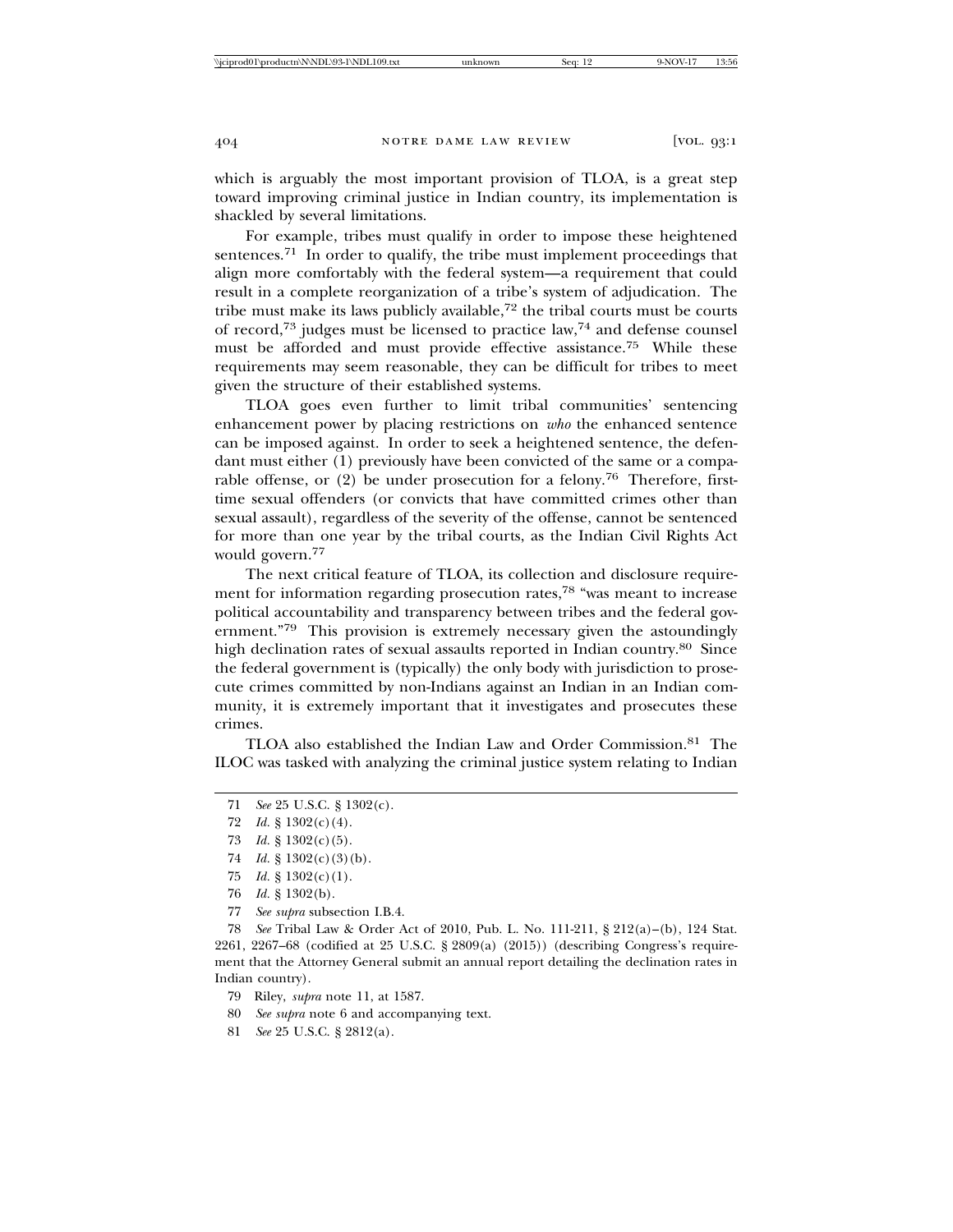country as a whole.82 The ILOC synthesized its findings in *A Roadmap for Making Native America Safer*, in which it found that tribally led solutions would be the most effective way to end the criminal injustice in Indian country.<sup>83</sup>

Additionally, the Act created initiatives to confront some of the practical and social challenges that contribute to the gender violence problem. These include the Tribal Access Program (TAP), <sup>84</sup> the American Indian and Alaska Native Sexual Assault Nurse Examiner-Sexual Assault Response Team (SANE-SART),<sup>85</sup> and a collaborative initiative with the Substance Abuse and Mental Health Service Administration (SAMHSA).<sup>86</sup>

# 7. The Reauthorization of the Violence Against Women Act (2013)

The Violence Against Women Act is a comprehensive piece of legislation that criminalizes interstate violence against women.87 In response to the inadequate state of the law at the time, Congress reauthorized VAWA in 2013 in order to address, among other things, three major legal constraints that impaired tribal jurisdiction.88 First, it gave qualifying tribes the authorization to exercise "special domestic violence criminal jurisdiction" (SDVCJ) over those who commit acts of domestic violence,<sup>89</sup> regardless of their Indian or

85 SANE-SART aims to provide "support to enhance the capacity of [American Indian and Alaska Native] communities to provide coordinated community, victim-centered sexual assault responses to adult and child victims." OFFICE FOR VICTIMS OF CRIMES, AMERICAN INDIAN AND ALASKA NATIVE SEXUAL ASSAULT NURSE EXAMINER-SEXUAL ASSAULT RESPONSE TEAM INITIATIVE SUMMARY 1 (2012), http://www.ovc.gov/AIANSane-Sart/pdf/AI-AN\_ SANE-SARTInitiativeSummary.pdf.

86 Under TLOA, the SAMHSA is tasked with determining "the scope of the alcohol and substance misuse problems faced by American Indians and Alaska Natives" and identifying areas the federal government can improve on. *About the TLOA*, SAMHSA, http:// www.samhsa.gov/tloa/about (last updated June 27, 2016).

87 Violence Against Women Act of 2000, Pub. L. No. 106–386, 114 Stat. 1491 (codified as amended in scattered sections of 42 U.S.C.).

88 *See* 160 CONG. REC. S940–43 (daily ed. Feb. 12, 2014) (statement of Sen. Leahy).

89 PILOT PROJECT REPORT, *supra* note 16, at 5. Crimes that are not covered by this jurisdictional grant include: crimes committed outside of Indian country; crimes between two non-Native Americans; crimes between two strangers, including sexual assault; crimes committed by a person who lacks sufficient ties to the tribe, such as living or working on its reservation; and child abuse or elder abuse crimes. *See* Lauren R. Kelly, *The Human Rights Impacts of VAWA 2013: A True Victory for Native American Women?*, 7 INQUIRIES J., no. 5, 2015, at 4–5.

<sup>82</sup> *Id.* § 2812(d).

<sup>83</sup> INDIAN LAW & ORDER COMM'N, A ROADMAP FOR MAKING NATIVE AMERICA SAFER 27 (2013), https://www.aisc.ucla.edu/iloc/report/files/A\_Roadmap\_For\_Making\_Native\_A merica\_Safer-Full.pdf.

<sup>84</sup> TAP launched in August 2015 "to provide tribes access to national crime information systems for both civil and criminal purposes. TAP allows tribes to more effectively serve and protect their nation's citizens by ensuring the exchange of critical data across the Criminal Justice Information Services (CJIS) systems and other national crime information systems." *Tribal Access Program (TAP)*, U.S. DEP'T OF JUSTICE, https://www.justice.gov/tribal /tribal-access-program-tap (last visited Oct. 9, 2017).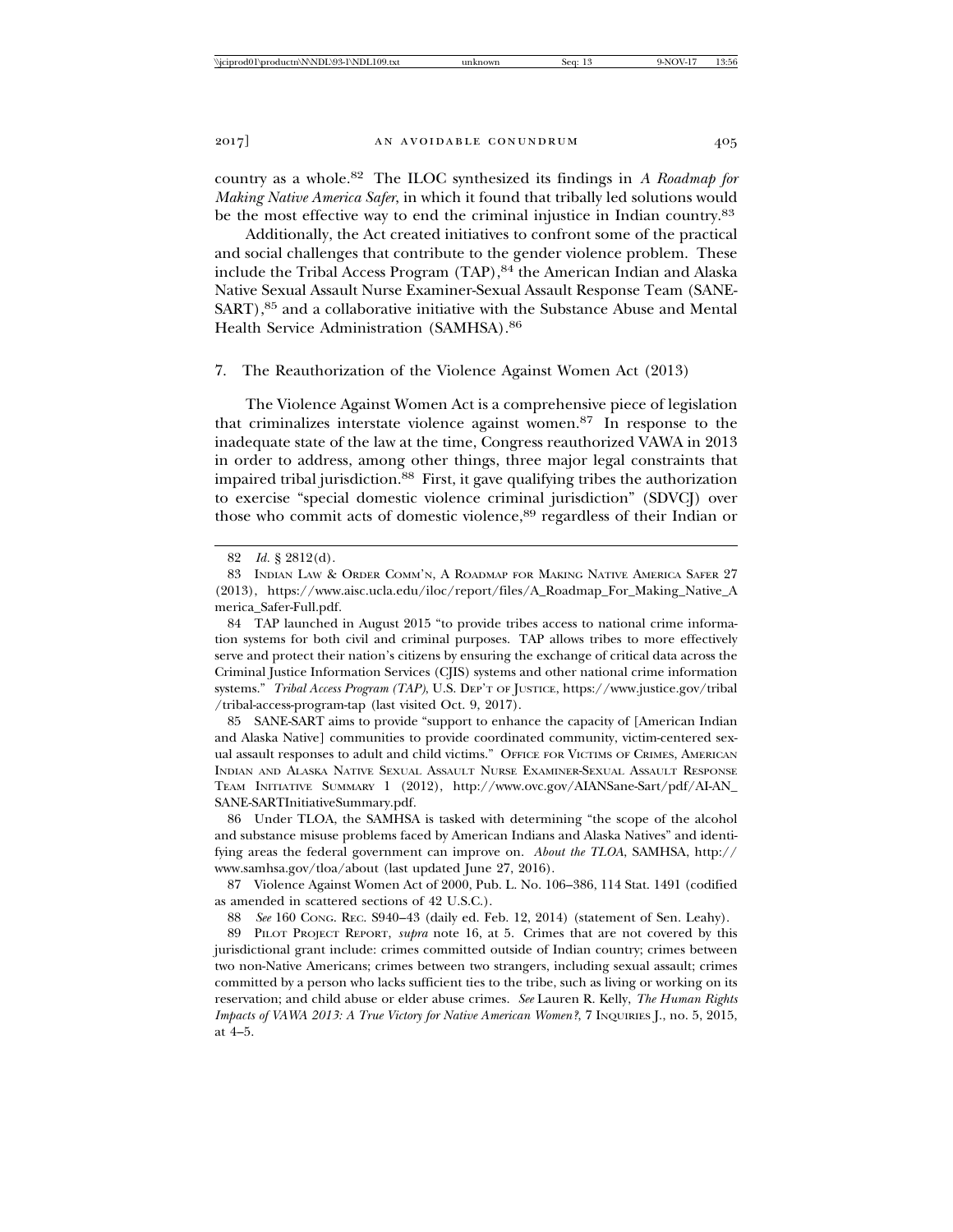non-Indian status (amending the Major Crimes Act and effectively overruling part of *Oliphant*).90 This apparent grant of authority, however, did not come without strings attached. Significantly, the jurisdiction only extends to qualifying tribes. In order to be eligible for the SDVCJ, a tribe must meet the same requirements set forth under TLOA's sentencing enhancement power.91 Moreover, the tribe can only exercise this grant of jurisdiction under very specific circumstances when the offender "[l]acks ties to the Indian tribe";92 therefore the tribal courts still have no authority to prosecute offenders who are strangers to the victims. Given these restraints, only three tribes were initially authorized to participate in VAWA's pilot project.<sup>93</sup>

# *C. Current Jurisdictional Status*

In order to receive the full benefits of TLOA and VAWA (such as the enhanced sentencing authority and SDVCJ), tribal communities are forced to abide by requirements that would not otherwise bind them.<sup>94</sup> These requirements fundamentally conflict with many of the tribes' established justice systems.95 Moreover, even if the tribe is willing to conform to the federal system, they still would not have the power to prosecute any individual who did not have sufficient ties with the community.  $96$  This is especially troubling considering the fact that, "[a]bout 9 in 10 American Indian victims of rape or sexual assault were estimated to have had assailants who were [non-Indian]."97 Furthermore, even if jurisdiction is appropriate, tribal courts cannot impose sentences over one year if the offender has not previously

93 The three authorized tribes were: (1) the Pascua Yaqui Tribe (Arizona); (2) the Confederate Tribes of the Umatilla Indian Reservation (Oregon); and (3) the Tulalip Tribes (Washington). *See* PILOT PROJECT REPORT, *supra* note 16, at 5. Additionally, just one day before the pilot project concluded, the Fort Peck Assiniboine and Sioux Tribes (Montana) and the Sisseton-Wahpeton Oyate Tribe (South Dakota) also qualified. *Id.* However, given the timing, neither tribe was able to initiate prosecutions under VAWA. *See* Riley, *supra* note 11, at 1591 n.136 (citing PILOT PROJECT REPORT, *supra* note 16, at 5). The pilot project is discussed in detail in Part II.

94 *See supra* notes 65–95 and accompanying text; *see also* Talton v. Mayes, 163 U.S. 376, 385 (1896) (holding that the United State Constitution is not applicable to tribal governments).

95 *See* Riley, *supra* note 11, at 1595–607 (discussing the balance between tribal sovereignty and assimilation).

96 *See supra* note 92 and accompanying text.

97 LAWRENCE A. GREENFELD & STEVEN K. SMITH, U.S. DEP'T OF JUSTICE, AMERICAN INDI-ANS AND CRIME 7 tbl.10 (1999).

<sup>90</sup> *See supra* Section I.B. *See generally* U.S. DEP'T OF JUSTICE, INDIAN COUNTRY INVESTIGA-TIONS AND PROSECUTIONS 17–18 (2014), https://www.justice.gov/tribal/tribal-law-andorder-act.

<sup>91</sup> *See supra* subsection I.B.6.

<sup>92 25</sup> U.S.C. §  $1304(b)(4)(B)(2012)$ . In order to have sufficient ties, the defendant must: reside in the Indian country of the participating tribe; be employed in Indian country of the participating tribe; or be a current or former spouse, intimate partner, or dating partner of a member of the participating tribe or an Indian who resides in the Indian country of the participating tribe. *Id.*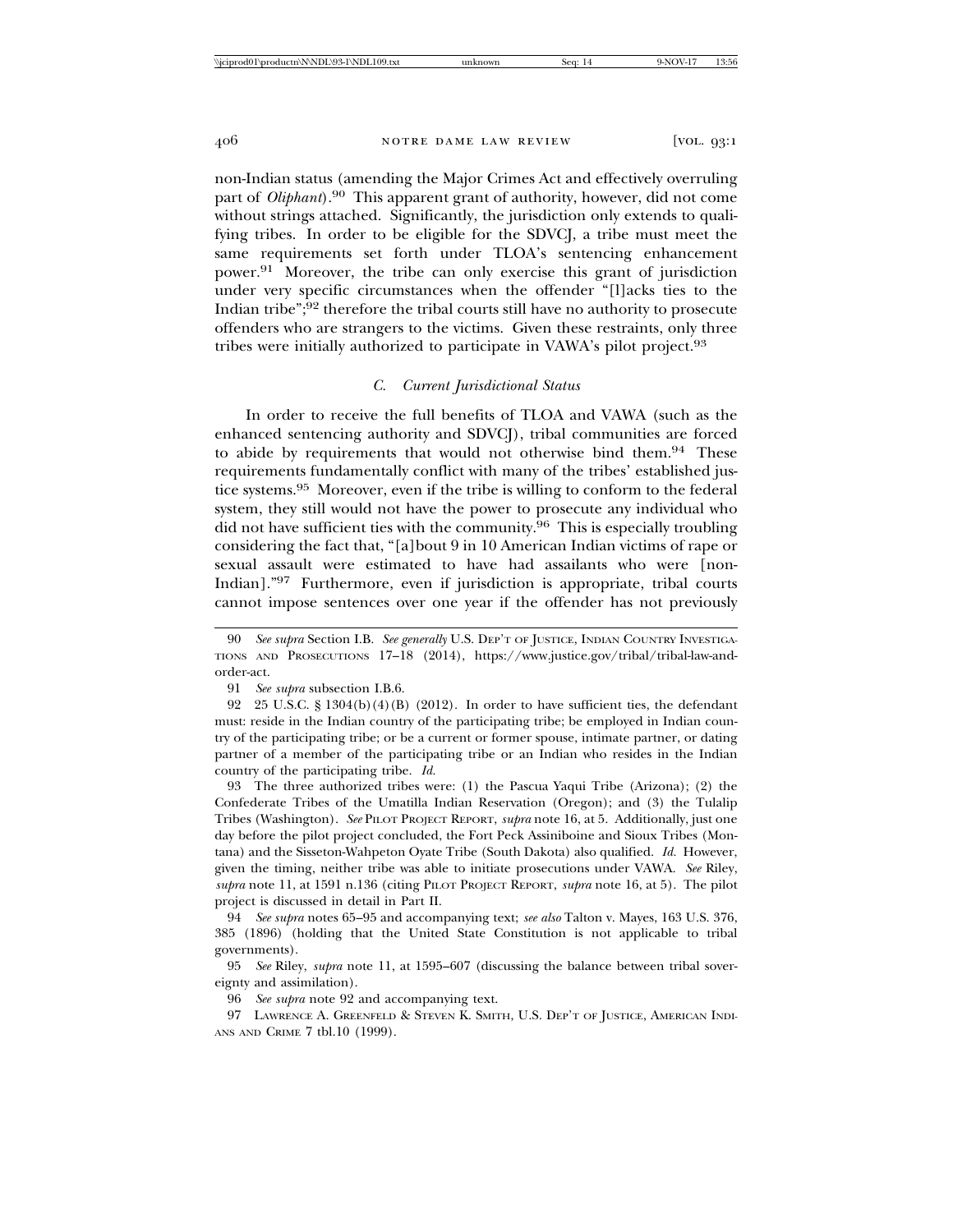been convicted of the same or a similar offense or if they are not concurrently being tried for a felony. All things considered, this "grant of authority" leaves a lot to be desired.

# II. THE VAWA PILOT PROJECT UNPACKED

Although VAWA did not take effect until March 2015, its reauthorization created a "Pilot Project"98 that "enabled Indian tribes who received prior approval from the United States Department of Justice (DOJ) to exercise SDVCJ on an accelerated basis."99 The Department of Justice established a protocol for tribes to apply to the pilot project, $100$  and only three tribes were initially approved to participate<sup>101</sup>: the Pascua Yaqui Tribe in Arizona, the Tulalip Tribes in Washington, and the Confederated Tribes of the Umatilla Indian Reservations in Oregon.102 Each tribe applied to the project with a preexisting criminal justice system that resembled the federal system.<sup>103</sup>

During the pilot project, the participating tribes heard a total of twentyseven SDVCJ cases.104 "Of the 27 cases, 11 were ultimately dismissed for jurisdictional or investigative reasons, 10 resulted in guilty pleas, 5 were referred for federal prosecution and 1 offender was acquitted by a jury."<sup>105</sup> While every tribal conviction of a sexual offender is a victory, the fact that eleven cases were dismissed for "jurisdictional or investigative reasons" and another five were referred for federal prosecution—meaning that the tribal courts did not effectively have jurisdiction over sixteen cases, more than fifty percent—is evidence that current legislation does not give tribal courts enough authority.

This Part analyzes the success of VAWA, and specifically the SDVCJ, in each of the three tribes that were approved before the pilot project commenced. Section II.A focuses on the Pascua Yaqui Tribe, Section II.B then examines the Tulalip Tribes' experience, and Section II.C considers the cases dealt with in the Confederated Tribes of the Umatilla Indian Reservation. Given the characteristics of each tribe, specifically the fact that each tribe's preexisting court system closely resembled the federal system, this Part argues that the results of the pilot project are not representative of how

<sup>98</sup> Violence Against Women Reauthorization Act of 2013, Pub. L. No. 113-4, § 908(b), 127 Stat. 54, 125–26.

<sup>99</sup> PILOT PROJECT REPORT, *supra* note 16, at 2. The pilot project began on February 20, 2014 and lasted until March 7, 2015, the date of general implementation. *See id.* at 5.

<sup>100</sup> *See id.* at 4. As part of the application, the tribes were required to fill out an Application Questionnaire. The questionnaires largely consisted of questions regarding whether the tribe was willing to implement VAWA's requirements. To review the completed questionnaires, see *Tribal Implementation of VAWA*, NAT'L CONG. OF AM. INDIANS, http:// www.ncai.org/tribal-vawa/pilot-project-itwg/pilot-project (last visited Oct. 10, 2017).

<sup>101</sup> As previously mentioned, two additional tribes were approved as the pilot project was wrapping up. *See supra* note 93.

<sup>102</sup> *See* PILOT PROJECT REPORT, *supra* note 16.

<sup>103</sup> *See generally id.*

<sup>104</sup> *See id.* at 5.

<sup>105</sup> *Id.*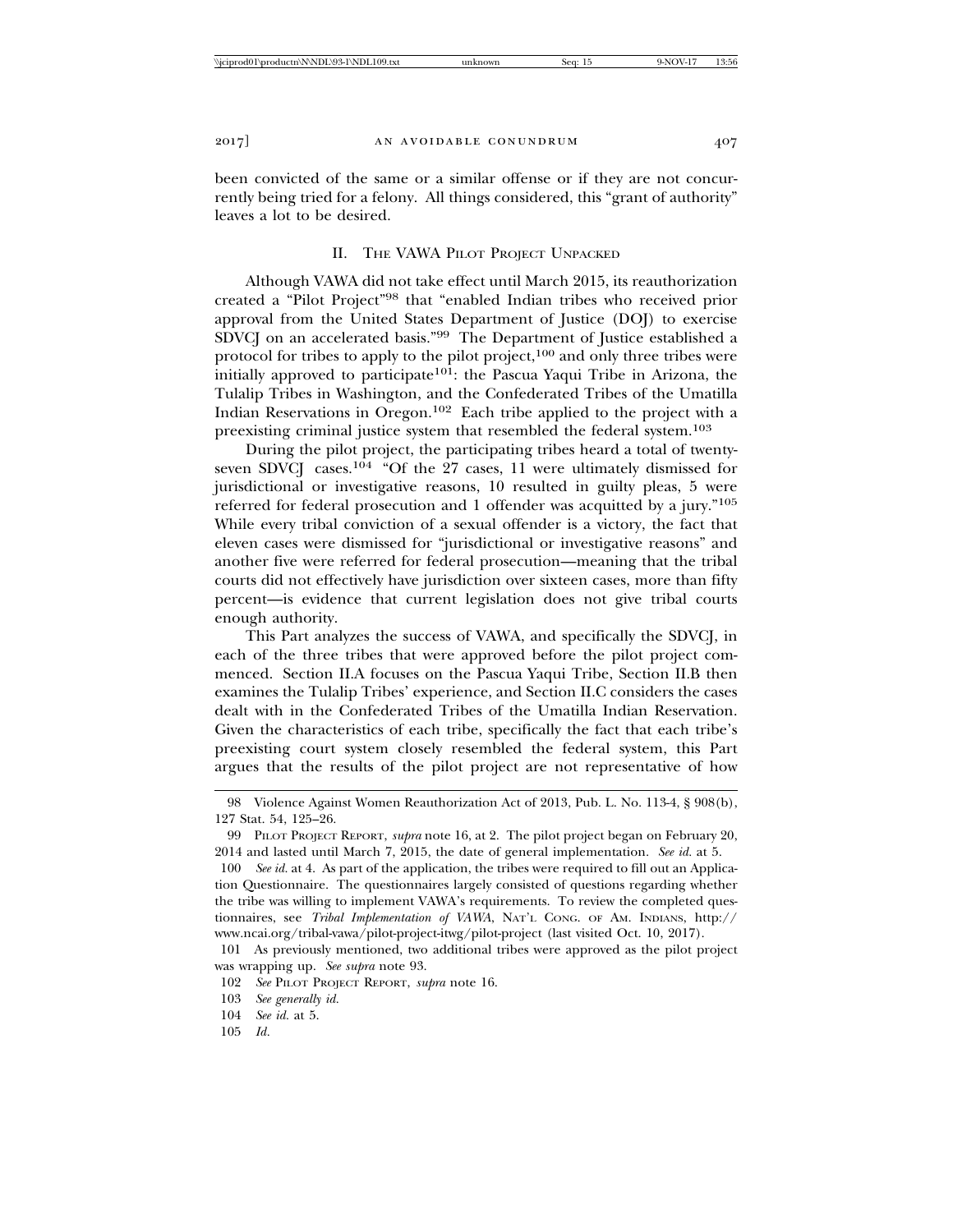VAWA will perform in the majority of tribes. Each of the participating tribes was "already well-positioned to implement the new laws," and any "concerns they had regarding assimilation may have already been dealt with in earlier iterations of criminal justice decisions and discussions."106 Without having to make these tough decisions regarding cultural assimilation and the autonomy of the tribe, the VAWA SDVCJ went rather smoothly. The real test will come, however, when tribes with rich cultural traditions that include criminal justice systems inconsistent or incompatible with the federal system are forced to choose between (1) assimilating and (2) enacting measures that will enable them to hold sexual offenders accountable. Therefore, as Part III argues, the legislation's restrictions should be repealed.

### *A. Pascua Yaqui Tribe*

Pascua Yaqui Tribe leadership described the Tribe as the "ideal" participant for the pilot project, given its location and demographics.107 The Tribe is located near Tucson, Arizona, and has approximately 19,000 members— 4000 or 5000 of whom live on the reservation.<sup>108</sup> The reservation's population is composed of approximately ninety percent American Indians.109 Single-mother households account for forty-three percent of all Pascua Yaqui households, making it the most common household demographic.<sup>110</sup>

Compared to most American Indian tribes, the Pascua Yaqui Tribe is somewhat unique in that, prior to its participation in the pilot project, its court system already aligned relatively nicely with the federal court system.<sup>111</sup> Significantly, therefore, the Tribe was not tasked with a restructuring of its system of adjudication before engaging in the pilot project, which is one reason why the Tribe was such an ideal candidate. For example, the Tribe has provided for defense attorneys and has employed traditionally trained judges for many years—automatically fulfilling two of VAWA's requirements for SDVCJ.112 The link between the Tribe's justice system and the federal justice system is also represented by the fact that several of its prosecutors are designated as Special Assistant United States Attorneys (SAUSAs).113 The Tribe

110 *See* YUCUPICIO ET AL., *supra* note 107, at 2.

<sup>106</sup> Riley, *supra* note 11, at 1606.

<sup>107</sup> PETER YUCUPICIO ET AL., NAT'L CONG. INDIAN AM., PASCUA YAQUI TRIBE VAWA IMPLE-MENTATION 1, 2, http://www.ncai.org/tribal-vawa/pilot-project-itwg/Pascua\_Yaqui\_VAWA\_ Pilot\_Project\_Summary\_2015.pdf. This report was compiled by Peter Yucupicio, the Tribal Chairman; Fred Urbina, the Attorney General of the tribe; and Oscar Flores, the Interim Chief Prosecutor of the tribe. *Id.* at 9.

<sup>108</sup> *See id.* at 2; PILOT PROJECT REPORT, *supra* note 16, at 6.

<sup>109</sup> *See* PILOT PROJECT REPORT, *supra* note 16, at 6.

<sup>111</sup> *See id.* at 3 ("The Pascua Yaqui tribal court provides all defendants with the same rights in tribal court as they would have in any state or municipal court.").

<sup>112</sup> *See* PILOT PROJECT REPORT, *supra* note 16, at 6.

<sup>113</sup> *See id.* Special Assistant United States Attorneys are "appointed for the purpose of assisting in the preparation and presentation of special cases" pursuant to 28 U.S.C § 543 (2012). U.S. DEP'T OF JUSTICE, U.S. ATTORNEY'S MANUAL 3-2.300 (1997), https://www.jus tice.gov/usam/usam-3-2000-united-states-attorneys-ausas-special-assistants-and-agac. Addi-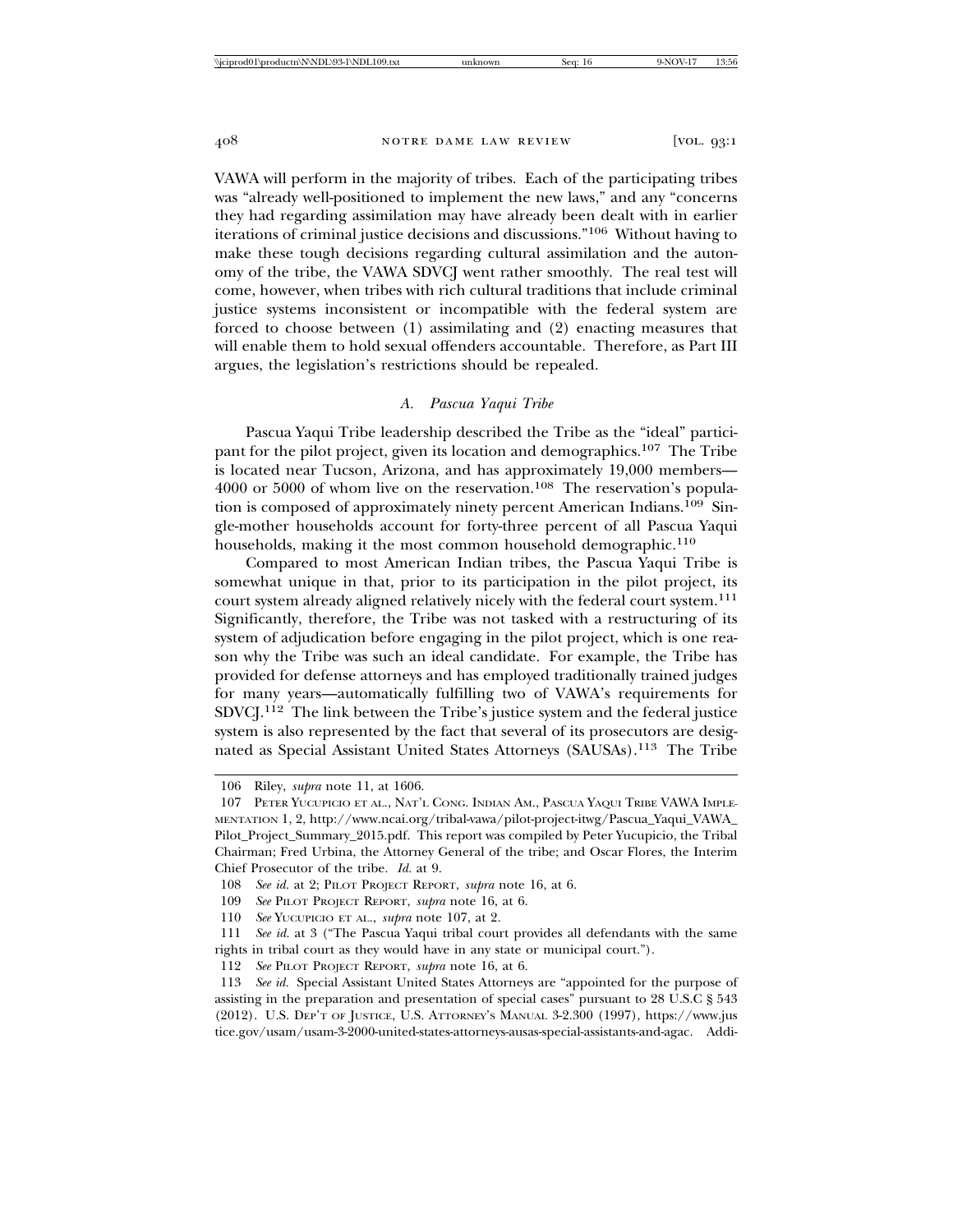even conceded that it elected to participate in the pilot project "in part because it had already built the necessary infrastructure required by federal prerequisites."114

The Tribe regarded the pilot project and the implementation of VAWA (and SDVCJ) as a success.<sup>115</sup> Over the course of the thirteen months, the Pascua Yaqui Tribe had eighteen SDVCJ cases—the highest number of the three tribes.<sup>116</sup> The eighteen cases involved fifteen separate defendants,<sup>117</sup> all of whom were (necessarily) non-Indian American.<sup>118</sup> Notably, the fifteen defendants "had more than 80 documented tribal police contacts, arrests, or reports attributed to them" on the reservation in the previous four years alone.119

VAWA's SDVCJ was, fortunately, exceptionally successful in the Pascua Yaqui Tribe.<sup>120</sup> The key word here being *exceptionally*. This success should not be manipulated into an argument that VAWA will always be so successful, for several reasons. First, leaders of the Pascua Yaqui Tribe noted that VAWA "is consistent with Yaqui tradition and culture."<sup>121</sup> Therefore, the Tribe was not forced to weigh its cultural tradition against its desire to protect members of the community. The Tribe had seemingly already weighed these values, or the values did not conflict in the first place. Furthermore, the Pascua Yaqui Tribe already had most of the legal mechanisms in place to combat its domestic violence issues.122 All it needed was authority—the authority to try non-Indians and the authority to impose enhanced sentences. In this regard, the pilot project demonstrated "how necessary Tribal jurisdiction is over non-Indian perpetrators of domestic violence."123 It did not demonstrate, however, that VAWA was the appropriate way to grant this authority.

Significantly, while the Pascua Yaqui Tribe leaders were satisfied with the results of the pilot project, they admitted that their preexisting legal infrastructure was a major factor in the project's ultimate success.<sup>124</sup> The tribal leaders noted how VAWA "may not be appropriate for all tribes" and that "[t]ribes with a smaller homogenous population or without the necessary

117 *Id.*

118 The purpose of the "special domestic violence criminal jurisdiction" grant is to prosecute non-Indians. *See supra* subsection I.B.7.

- 119 *See* PILOT PROJECT REPORT, *supra* note 16, at 6.
- 120 *See generally id.*
- 121 YUCUPICIO ET AL., *supra* note 107, at 4.
- 122 *See supra* notes 113–14 and accompanying text.
- 123 YUCUPICIO ET AL., *supra* note 107, at 3.
- 124 *Id.* at 5.

tionally, "[t]he tribe currently employs twenty-six uniformed patrol officers who are certified by Arizona as state officers and most are federal Special Law Enforcement Commissioned officers." YUCUPICIO ET AL., *supra* note 107, at 3.

<sup>114</sup> YUCUPICIO ET AL., *supra* note 107, at 3.

<sup>115</sup> *Id.* at 2 ("The impact over the last year has been substantial both on protecting the immediate tribal victims of domestic violence and the children who witnessed the violence.").

<sup>116</sup> *See* PILOT PROJECT REPORT, *supra* note 16, at 6.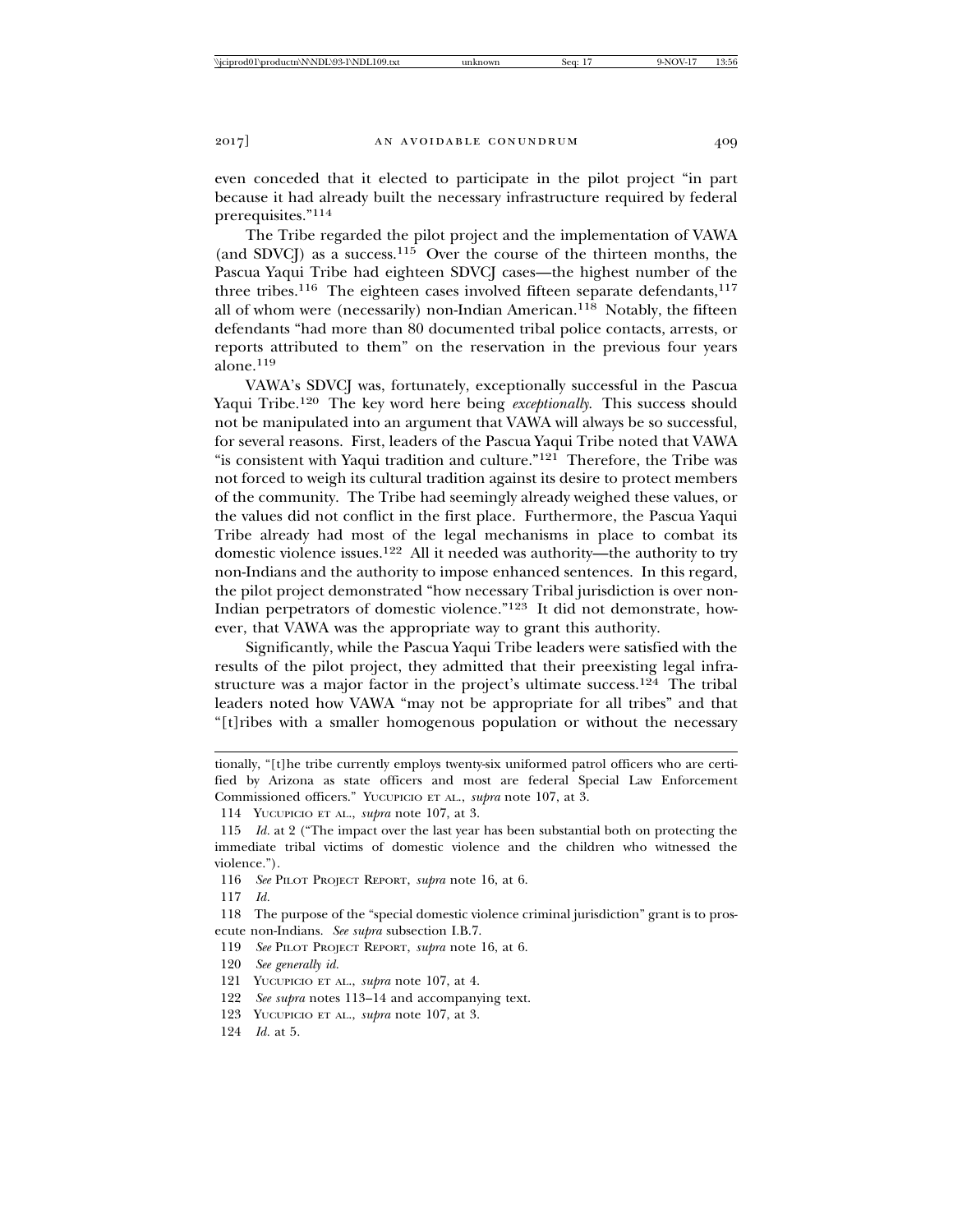resources to build the required infrastructure may find that the cost and complexity of VAWA [is] prohibitive."125 Herein lies the problem. VAWA cannot necessarily be as smoothly implemented in tribes where the culture and legal tools do not so neatly align with those of the federal system. But the tribes where this would be the case nevertheless deserve the same level of protection.

# *B. Tulalip Tribes*

The Tulalip Tribes are located in western Washington State and have around  $4500$  members—2500 of which live on the reservation.<sup>126</sup> Similarly to the Pascua Yaqui Tribe, around ten percent to fifteen percent of the reservation's population is non-Indian.127 The Tribes' criminal justice system, like the Pascua Yaqui Tribe's system, is similar to the federal system. For example, all of VAWA's qualifications for granting enhanced sentencing authority—employing law-trained judges, providing indigent defense, permitting non-Indians to participate in the jury pool, and recording court proceedings128—were incorporated into the Tulalip Tribes' criminal adjudication system over ten years ago.<sup>129</sup>

The pilot project was successful in the Tulalip Tribes, although not as successful as it was in the Pascua Yaqui Tribe.<sup>130</sup> The Tulalip Tribes prosecuted six SDVCJ cases, four of which resulted in guilty pleas. Notably, the six "non-Indian defendants had over 88 documented tribal police contacts, arrests, or reports attributed to them in the past."131 A jurisdictional grant and enhanced sentencing authority was undeniably necessary. However, it was not enough. Each of the four guilty defendants were only placed on probation and were required to attend batterer intervention programming.132

Similarly, to the Pascua Yaqui Tribe's experience, the Tulalip Tribes had success implementing VAWA and, specifically, SDVCJ. However, also similar to the Pascua Yaqui Tribe, the Tulalip Tribes' criminal justice system already fit the VAWA mold, making it much easier to implement. Additionally, while the four tribally-prosecuted, guilty sexual offender pleas represent progress, there is still room for improvement in terms of jurisdictional reach and sentencing power.

132 *See id.*

<sup>125</sup> *Id.*

<sup>126</sup> *See* PILOT PROJECT REPORT, *supra* note 16, at 9.

<sup>127</sup> Riley, *supra* note 11, at 1604.

<sup>128</sup> PILOT PROJECT REPORT, *supra* note 16, at 9.

<sup>129</sup> *Id.*

<sup>130</sup> *Id.* at 10.

<sup>131</sup> *Id.*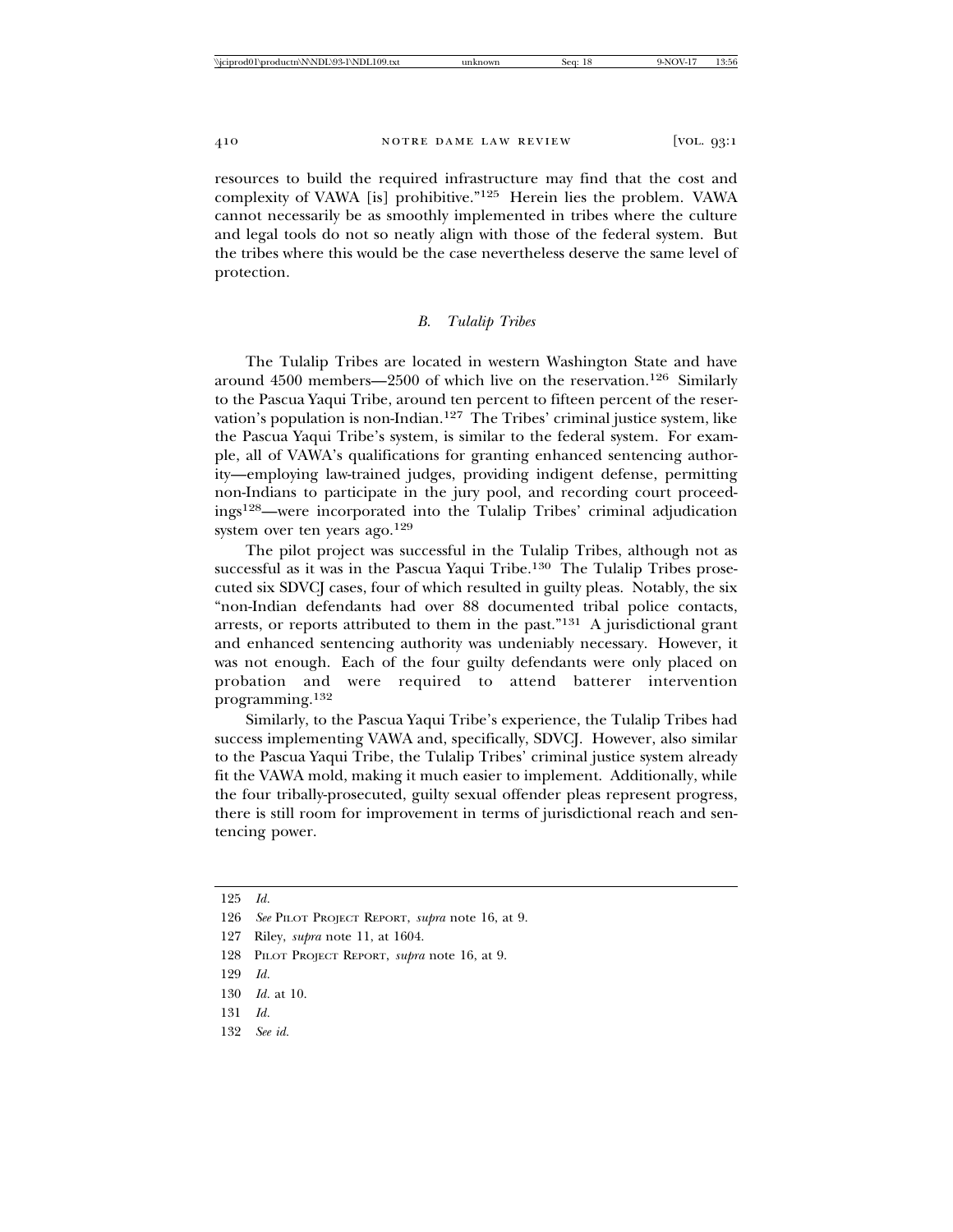#### *C. Confederated Tribes of the Umatilla Indian Reservations*

The Confederated Tribes of the Umatilla Indian Reservations (CTUIR) are located in Oregon.133 Unlike the Pascua Yaqui and Tulalip Tribes, the CTUIR has a very high population of non-Indians living on the reservation. Of the approximately 3280 people, forty-six percent are non-Indians.134 The CTUIR is similar to the other two tribes, however, in terms of its criminal justice system: the CTUIR's system greatly resembles to the federal system.<sup>135</sup> The CTUIR has, for example, "provided indigent counsel, recorded tribal judicial proceedings, employed law-trained judges, and included non-Indians on tribal juries since long before VAWA 2013 was enacted."<sup>136</sup>

According to the Tribes, sixty percent of the cases brought before the Umatilla Family Violence Program in 2011 involved non-Indians.137 Therefore, the authority to prosecute these non-Indian individuals was clearly necessary. Fortunately, VAWA seemed to be effective in the CTUIR. The CTUIR prosecuted four SDVCJ cases during the pilot project, all of which resulted in guilty pleas.138 The convicts were sentenced to tribal probation, including a requirement to participate in batterer intervention treatment.<sup>139</sup>

Significantly, the CTUIR had implemented TLOA in 2011,<sup>140</sup> and therefore was authorized to impose enhanced sentences.141 However, the Tribes did not seek enhanced sentences in *any* of their SDVCJ cases during the pilot project.142 The lack of information available on the cases makes it impossible to determine why an enhanced sentence was not sought, but TLOA's limitations could be a factor. As previously discussed, in order to impose more severe sentences under TLOA, the tribe not only needs to comply with procedural requirements,<sup>143</sup> but the accused must either  $(1)$  already have been convicted of the same or a comparable offense, or (2) be under prosecution for a felony.144 Therefore, it is possible (and perhaps likely) that these limitations prohibited the tribal courts from imposing harsher sentences. The CTUIR's experience demonstrates how TLOA can limit VAWA, hindering a tribe's authority to protect its members.

- 136 *Id.*
- 137 *Id.*
- 138 *Id.*
- 139 *Id.*
- 140 *Id.*
- 141 *See supra* subsection I.B.6.
- 142 Riley, *supra* note 11, at 1616.

143 *See supra* notes 72–75 and accompanying text (discussing how the tribe must make its laws publicly available, the courts must be courts of record, judges must be licensed to practice law, and defense counsel must be afforded and provide effective assistance).

144 *See supra* note 76 and accompanying text.

<sup>133</sup> *Id.* at 11.

<sup>134</sup> *Id.*

<sup>135</sup> *Id.*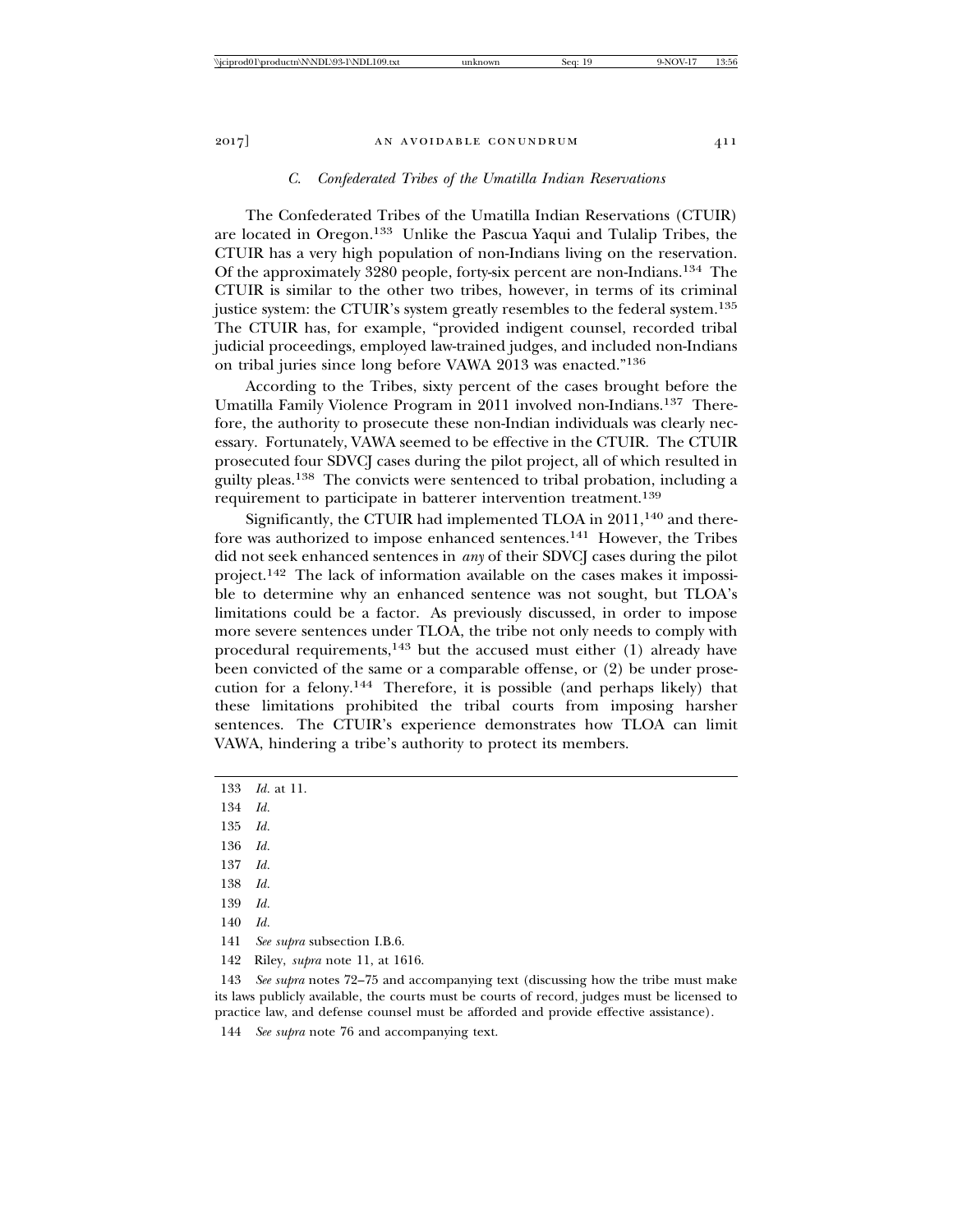\* \* \*

These cases illustrate how VAWA can be successful—*as long as the tribe has a preexisting criminal justice system that mirrors the federal system*. The three participants applied to participate in the project "in part because they already had in place many of the procedural mechanisms required under the statute."145 This legal structure made the VAWA implementation deceivingly simple because any cultural concerns about assimilation and loss of autonomy were practically nonexistent.146 The smooth transitions represented in these cases are exceptions. Under other circumstances, tribes could effectively have to choose between revamping their entire criminal justice system—and simultaneously compromising their cultural traditions—and protecting victims of gender and domestic violence. This is a choice that no tribe should have to make.

#### III. THE WRONG "SOLUTION"

Every government must have mechanisms in place aimed at protecting its citizens. These mechanisms necessarily must include the authority to arrest, prosecute, and punish wrongdoers. The federal government has never permitted American Indian governments to function in this way.<sup>147</sup> Instead, the federal government has limited tribal governments' exercise of authority to the point of perpetuating crime on reservations.148 TLOA and VAWA have taken important steps toward authorizing tribal governments to exercise more power, however, the federal government conditioned this necessary grant of power on the adoption of procedural practices that are contrary to traditional tribal governments.149 It is well-established that "[a]cknowledging the cultural viewpoint of the indigenous nations is requisite for creating law appropriate for the Indians directly affected."150 These enactments, however, fail to do so.

This Part argues that TLOA and VAWA will effectively coerce tribal governments into adopting the acts' procedural requirements for the sake of the enhanced sentencing power and expanded jurisdictional reach. The tribes are therefore forced into an impossible position: uphold tribal traditions or protect their members from violence. The federal government, through

<sup>145</sup> Riley, *supra* note 11, at 1606 (citing Press Release, Francesca Hillery, Tulalip Tribes, Tulalip Tribes One of Three Tribes Nationwide to Implement Special Domestic Violence Criminal Jurisdiction Under VAWA 2013 (Feb. 6, 2014), http://www.tulaliptribes-nsn.gov/ LinkClick.aspx?fileticket=OHGIBp5ufqo%3D&tabid=36.

<sup>146</sup> *See* YUCUPICIO ET AL., *supra* note 107, at 4 (noting how Pascua Yaqui tribal leaders found VAWA "consistent with Yaqui tradition and culture"); Riley, *supra* note 11, at 1606 (discussing why the three tribes were "well-positioned" to participate in the pilot project).

<sup>147</sup> *See generally* Part I.

<sup>148</sup> *See supra* notes 10–11 and accompanying text.

<sup>149</sup> *See supra* subsections I.B.6–7.

<sup>150</sup> Valencia-Weber, *supra* note 45, at 229.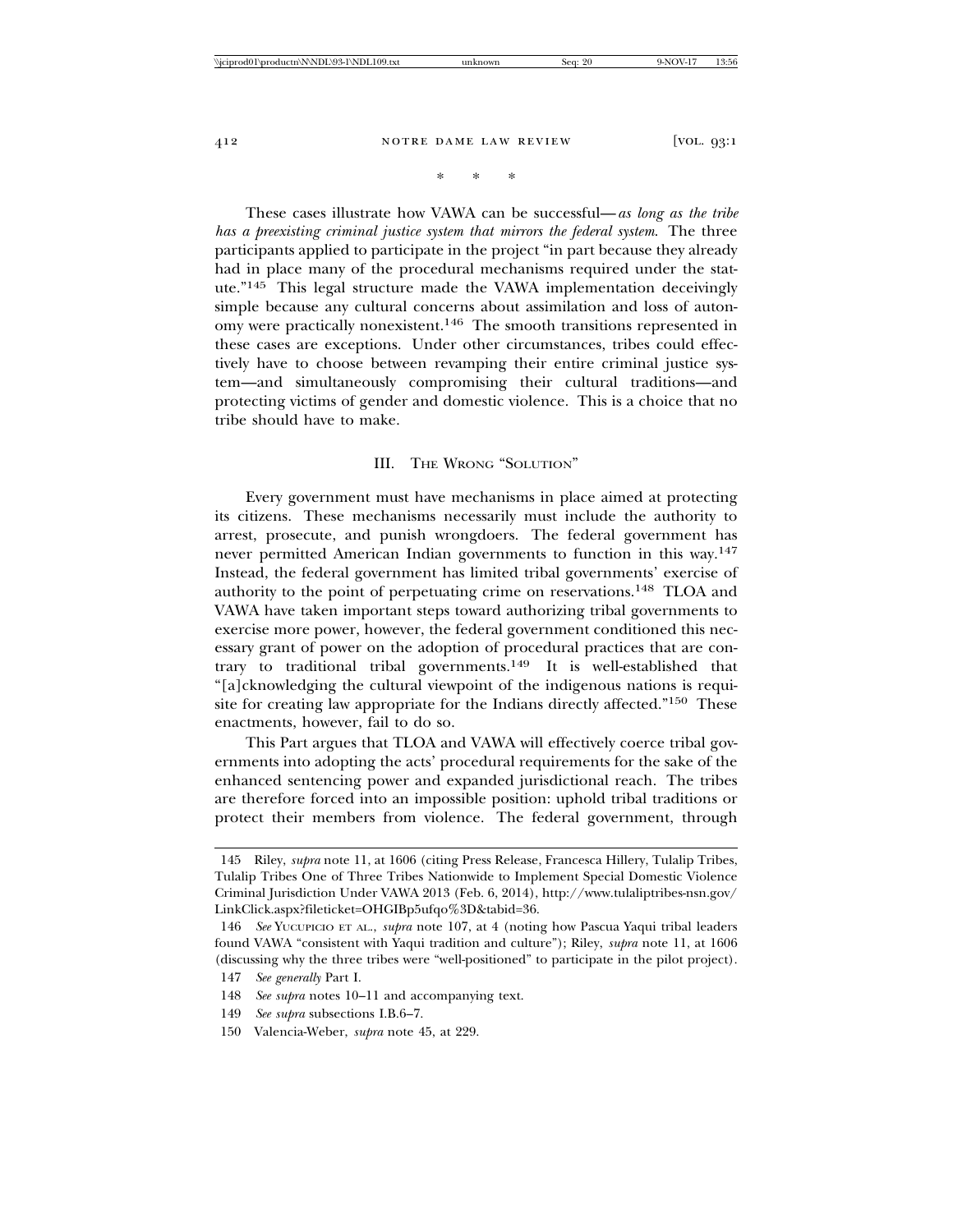these pieces of legislation, is imposing constitutional limitations on tribal courts—limitations that would not normally apply.<sup>151</sup>

In order to preclude tribes from making this unmanageable decision, this Part argues that the limitations restricting the implementation of the current legislation should be relaxed. By loosening the legislative restrictions, tribes will be able to stay autonomous and deal with gender violence issues in a way that will best fit their individual needs. In short, Section III.A argues that the limitations placed on the grant of authority are coercive and, ultimately, unnecessary. Congress should repeal these limitations and allow tribes the flexibility to entertain their own adjudication methods in order to adequately confront the issues in their communities.

Some argue that TLOA and VAWA restrictions are necessary to protect the individual liberties of nonmembers.152 This Part argues that the federal appeals system is sufficient to quell any concerns that non-Indians' constitutional rights may be violated in tribal court proceedings. As long as federal courts give tribal courts a high degree of deference, then both tribal autonomy and the individual rights of non-Indians will be adequately preserved.

# *A. Autonomy of Tribal Courts*

"The traditional law and narrative of many tribes . . . place emphasis on community, cooperation, and relatedness. However, the dominant legal narrative of majoritarian jurisprudence is often rooted in individualism, competition, and autonomy."153 Given this contrast, federal legislation addressing tribal governance should consider the customs and culture of the tribes when contemplating binding legislation. No such factors were considered in the years leading up to the passage of TLOA and VAWA. Rather, under the cur-

153 Frank Pommersheim, *A Path Near the Clearing: An Essay on Constitutional Adjudication in Tribal Courts*, 27 GONZ. L. REV. 393, 405 (1991).

<sup>151</sup> *See* Talton v. Mayes, 163 U.S. 376 (1896) (discussing how, since tribal courts are not created by the Constitution, it does not apply).

<sup>152</sup> *See* 142 CONG. REC. E1704 (daily ed. Sept. 26, 1996) (statement of Rep. Henry J. Hyde) ("I want to say emphatically that it is only right that [tribal] courts should provide all of the constitutional protections required by law, including basic due process. The consistent enforcement of constitutional norms is particularly important if the tribal courts are to have jurisdiction over nonmembers who have only tangential relationships with the tribes."); Molly Ball, *Why Would Anyone Oppose the Violence Against Women Act?*, ATLANTIC (Feb. 12, 2013), https://www.theatlantic.com/politics/archive/2013/02/why-would-any one-oppose-the-violence-against-women-act/273103/ (discussing how senators may have voted against VAWA because tribal courts do not provide adequate protection for defendants). *Contra* Milner S. Ball, *Stories of Origin and Constitutional Possibilities*, 87 MICH. L. REV. 2280, 2306 (1989). It should also be noted that procedural individual rights in tribal courts have existed for decades. *See* U.S. COMM'N ON CIVIL RIGHTS, THE INDIAN CIVIL RIGHTS ACT: A REPORT OF THE UNITED STATES COMMISSION ON CIVIL RIGHTS 1, 11–12 & nn.36–43 (1991) (cataloguing tribal court opinions pertaining to the right to a trial by jury, to a fair and speedy trial, to the right to counsel, to reasonable search and seizure, to adequate jail conditions, to due process in the administration of justice, and to freedom from fines).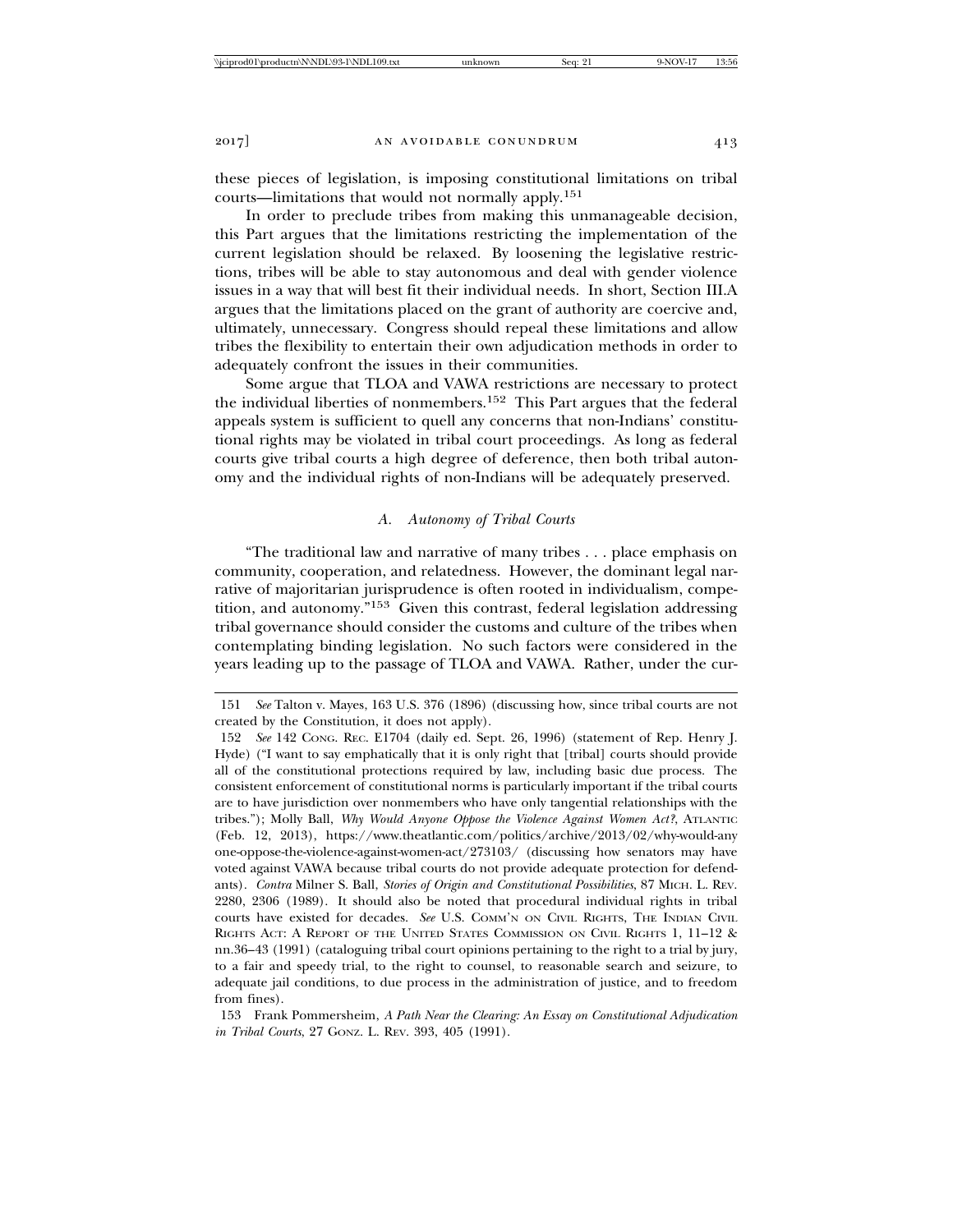rent system, the federal government expects tribes to either (1) forgo tradition, or (2) accept the reality that non-Indians will not be held liable for their criminal acts in Indian country.

Many tribes have established methods of imposing criminal justice that vary greatly from the traditional federal system. For example, "[o]n many reservations, Indian tribal courts use methods such as 'Peacemaking,' 'Sentencing Circles,' or other methods of dispute resolution that more closely resemble the ways disputes were settled among Native people before the non-Indian society stepped in."154 The Mille Lacs Band of Chippewa Indians, for example, utilize Sentencing Circles for many juvenile cases.<sup>155</sup> Moreover, the Navajo and Seneca Nations have established Peacemaker Courts, which typically rule on disputes involving "cultural beliefs and a failure to comply with custom."156 Likewise, some tribes may simply resolve disputes through discussions with families, clans, talking circles, or elder councils.<sup>157</sup>

While a majority of tribes do not follow these traditional models, their court systems still significantly vary from the federal system. For example, many tribes appoint (or elect) individuals who are "knowledgeable of the customs and traditions of a particular tribe" as judges, regardless of whether they have a formal law degree.158 These arbitrators are better positioned to understand the tribes' values and customs.<sup>159</sup>

As opposed to the federal system, these tribal models of criminal justice focus on restitution, not punishment.160 The federal government should consider these fundamental differences in their legal systems when enacting binding legislation. TLOA and VAWA failed to do so and, instead, are forcing tribal courts to conform to the federal system. Pressuring tribes to change their tribal system, even if the tribal system already incorporates some aspects of the federal system, directly impacts tribal sovereignty because "tribally operated courts are the vanguard for advancing and protecting the

<sup>154</sup> B.J. JONES, ROLE OF INDIAN TRIBAL COURTS IN THE JUSTICE SYSTEM 6 (2000), http:// www.icctc.org/Tribal%20Courts.pdf (footnotes omitted).

<sup>155</sup> *See id.* at 6 n.17.

<sup>156</sup> Valencia-Weber, *supra* note 45, at 251. The Seneca Nation in New York provides an interesting example, as New York state law requires that state courts enforce the Peacemaker Court judgments on three reservations: Allegheny, Cattaraugus, and Tonawanda. *See id.* at 252 n.83 (citing N.Y. INDIAN LAW art. 4 § 46 (1950)).

<sup>157</sup> *See* Nell Jessup Newton, *Tribal Court Praxis: One Year in the Life of Twenty Indian Tribal Courts*, 22 AM. INDIAN L. REV. 285, 309 (1998) (describing Winnebago dispute resolution through "family, clan or council" deliberations (quoting Rave v. Reynolds, 23 Indian L. Rep. 6150, 6158 (Winnebago Sup. Ct. 1996))).

<sup>158</sup> JONES, *supra* note 154, at 7; *see also id.* at 12 ("Indian tribes traditionally resolved disputes by consensus rather than by court adjudication.").

<sup>159</sup> *See* Valencia-Weber, *supra* note 45, at 227–30, 250–55.

<sup>160</sup> *See* KATHERINE S. NEWMAN, LAW AND ECONOMIC ORGANIZATION: A COMPARATIVE STUDY OF PREINDUSTRIAL SOCIETIES 12–17 (1983) (categorizing law systems into punishment or restitution models).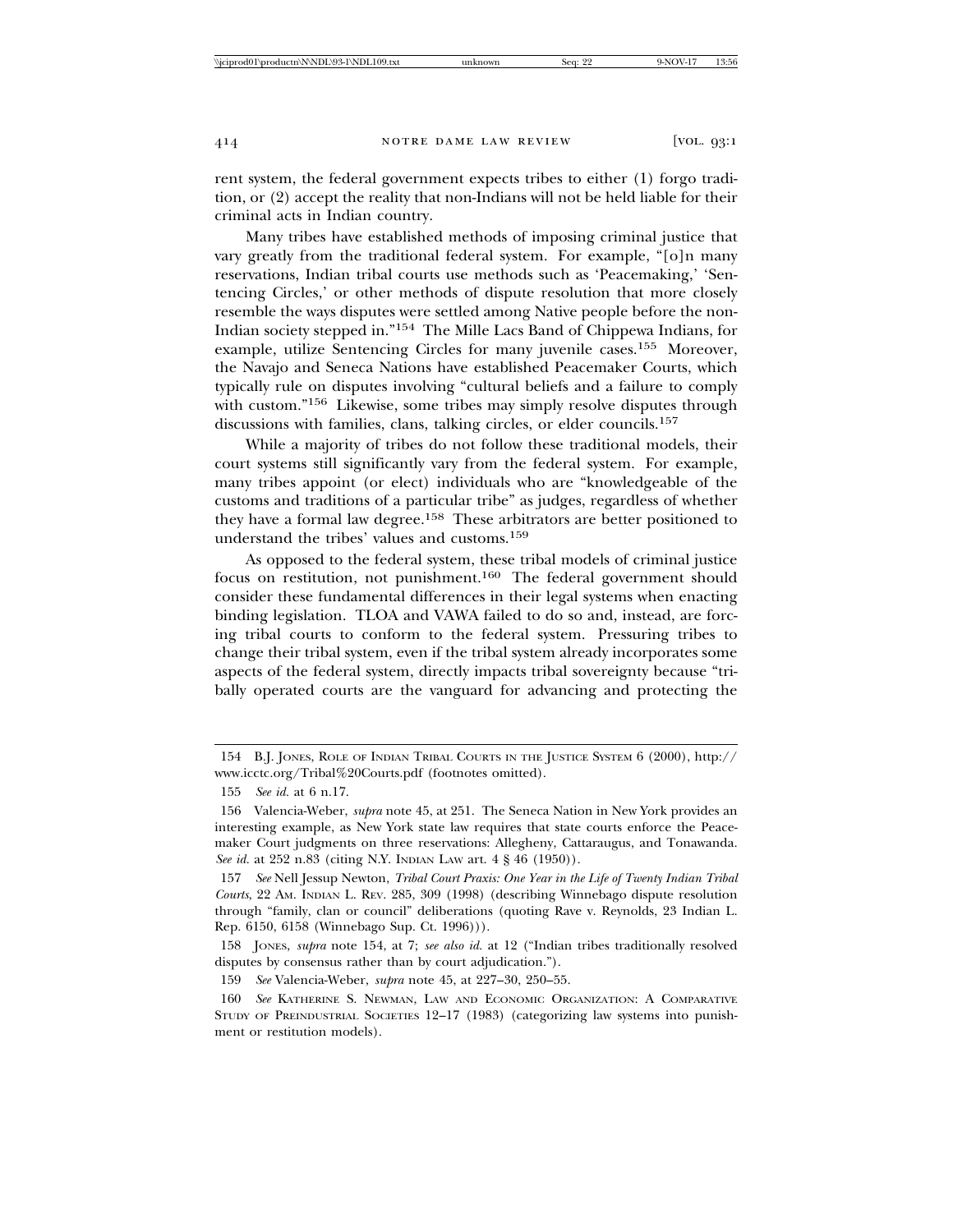right of tribal self-government."161 The legislation, therefore, should not have imposed so many limitations on the grant of power.

# *B. Federal Appeals: A Simple Solution*

Instead of threatening tribal cultures by conditioning tribal governments' criminal adjudication power on the adoption of procedural functions, the federal government should rely on the federal appeals system to ensure individual rights are being protected in tribal proceedings.162 This Section argues that federal courts should review tribal decisions in a manner similar to review of administrative agency decisions—with great deference. This level of deference is necessary to respect tribal autonomy. At the same time, federal court review of final tribal decisions will ensure that individual rights are being protected.

The relationship between administrative agencies and the federal government and tribal governments and the federal government is fundamentally different.163 However, the rationale for granting administrative agencies such a high degree of deference is applicable to tribal courts. In *Chevron U.S.A. Inc. v. Natural Resources Defense Council, Inc.*, the Supreme Court determined that administrative agencies tasked with administering specific statutes have the authority to resolve ambiguities regarding interpretations of that statute.164 According to the Court, since these agencies had "great expertise" in the relevant field and judges were "not experts in the field," courts should defer to agency decisions, as long as these decisions are reasonable.165 The Court performed a two-step inquiry into whether or not an administrative agency deserved this high-degree level of deference. First, if the reviewing court concludes that Congress had explicitly addressed an issue, then the court "must give effect to the unambiguously expressed intent of Congress."166 But, if Congress did not comment on the matter, or was ambiguous, then the court should uphold the agency's interpretation as long as it is reasonable.<sup>167</sup>

<sup>161</sup> Valencia-Weber, *supra* note 45, at 232; *see also* Frank Pommersheim, *The Contextual Legitimacy of Adjudication in Tribal Courts and the Role of the Tribal Bar as an Interpretive Community: An Essay*, 18 N.M. L. REV. 49, 71 (1988) (describing tribal courts as "the primary tribal institutions charged with carrying the flame of sovereignty and self-government").

<sup>162</sup> *See* Iowa Mut. Ins. Co. v. LaPlante, 480 U.S. 9 (1987) (holding that after exhausting tribal remedies, litigants who met the diversity jurisdiction requirement could appeal to the federal court).

<sup>163</sup> *See* Alex Tallchief Skibine, *Deference Owed Tribal Courts' Jurisdictional Determinations: Towards Co-Existence, Understanding, and Respect Between Different Cultural and Judicial Norms*, 24 N.M. L. REV. 191, 193 (1994) (asserting that administrative agencies and tribal courts are essentially opposites in terms of how they fit into the overall government structure, but, nonetheless, advocating for administrative agency-like deference to be applied to tribal proceedings).

<sup>164 467</sup> U.S. 837 (1984).

<sup>165</sup> *Id.* at 865.

<sup>166</sup> *Id.* at 842–43.

<sup>167</sup> *Id.* at 843.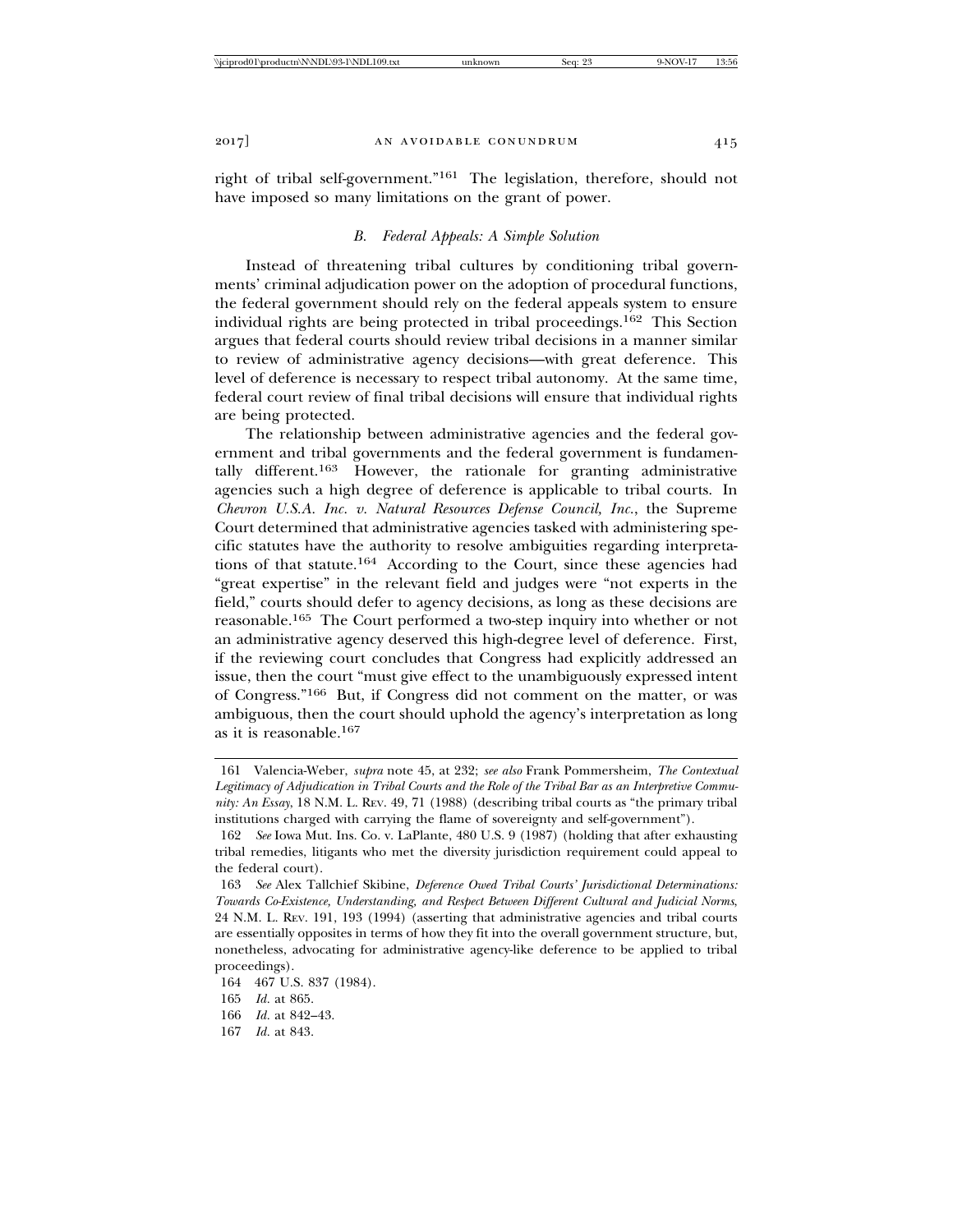There are 562 federally recognized Indian Nations in the United States.168 Each tribe has its own unique values, customs, culture, and, most pertinently, law. Given the diverse cultures, it would be impossible for federal courts to either promulgate rules applicable to all tribes or to try and review *de novo* decisions rooted in any of the hundreds of unique laws and customs.169 The federal judges would be completely incapable of determining and applying a particular tribe's relevant laws and customs—just as federal judges are incapable of deciding what constitutes a "'new or modified major stationary source[ ]' of air pollution."170 Therefore, deferring to the experts—the tribal courts and the administrative agencies—is the most logical solution.

Again, it is important to acknowledge how tribal governments and administrative agencies hold very different positions in our overall system of government. Nonetheless, the deference given to administrative agencies acts as an appropriate framework for the deference that should be granted to tribal courts. The first inquiry, whether or not Congress has legislatively addressed the matter, is a bit trickier in the context of tribal governments because the Constitution does not apply to American Indian tribes,<sup>171</sup> and, thus, certain constitutional rights (such as court procedural rights) are not required in tribal proceedings. However, as discussed in Part II, Congress has passed a number of laws trying to coerce tribes into guaranteeing these rights. If these statutes are relaxed, as this Note argues they should be, then the reviewing court could easily go on to step two of the analysis: whether or not the tribal court acted reasonably.<sup>172</sup>

Under this deferential standard of review, federal courts would still be able to protect against any egregious violations of individual rights that took place as a result of tribal prosecution by considering whether or not the tribal courts acted reasonably. Any completely incoherent holdings or arbitrary procedural happenings could be reversed and remanded. Simultaneously, tribal courts' sovereignty would be protected because the tribal courts are the bodies interpreting and implementing their own laws.

#### **CONCLUSION**

Gender violence in American Indian communities is astoundingly prevalent. There are many reasons for the pervasiveness of such abuse, such as the historical context of colonization, certain common societal behaviors, poor declination rates, and a lack of reporting (due to a lack of confidence in the justice system). The most significant factor, however, is the federal govern-

<sup>168</sup> NAT'L CONG. OF AM. INDIANS, AN INTRODUCTION TO INDIAN NATIONS IN THE UNITED STATES 2 (2015), http://www.ncai.org/about-tribes/indians\_101.pdf.

<sup>169</sup> *See* Skibine, *supra* note 163, at 210.

<sup>170</sup> *Chevron*, 467 U.S. at 840 (quoting Clean Air Act Amendments of 1977, 42 U.S.C. § 7502(b)(6) (1982)).

<sup>171</sup> *See* Talton v. Mayes, 163 U.S. 376, 385 (1896) (holding that the United States Constitution is not applicable to tribal governments).

<sup>172</sup> *Chevron*, 467 U.S. at 843.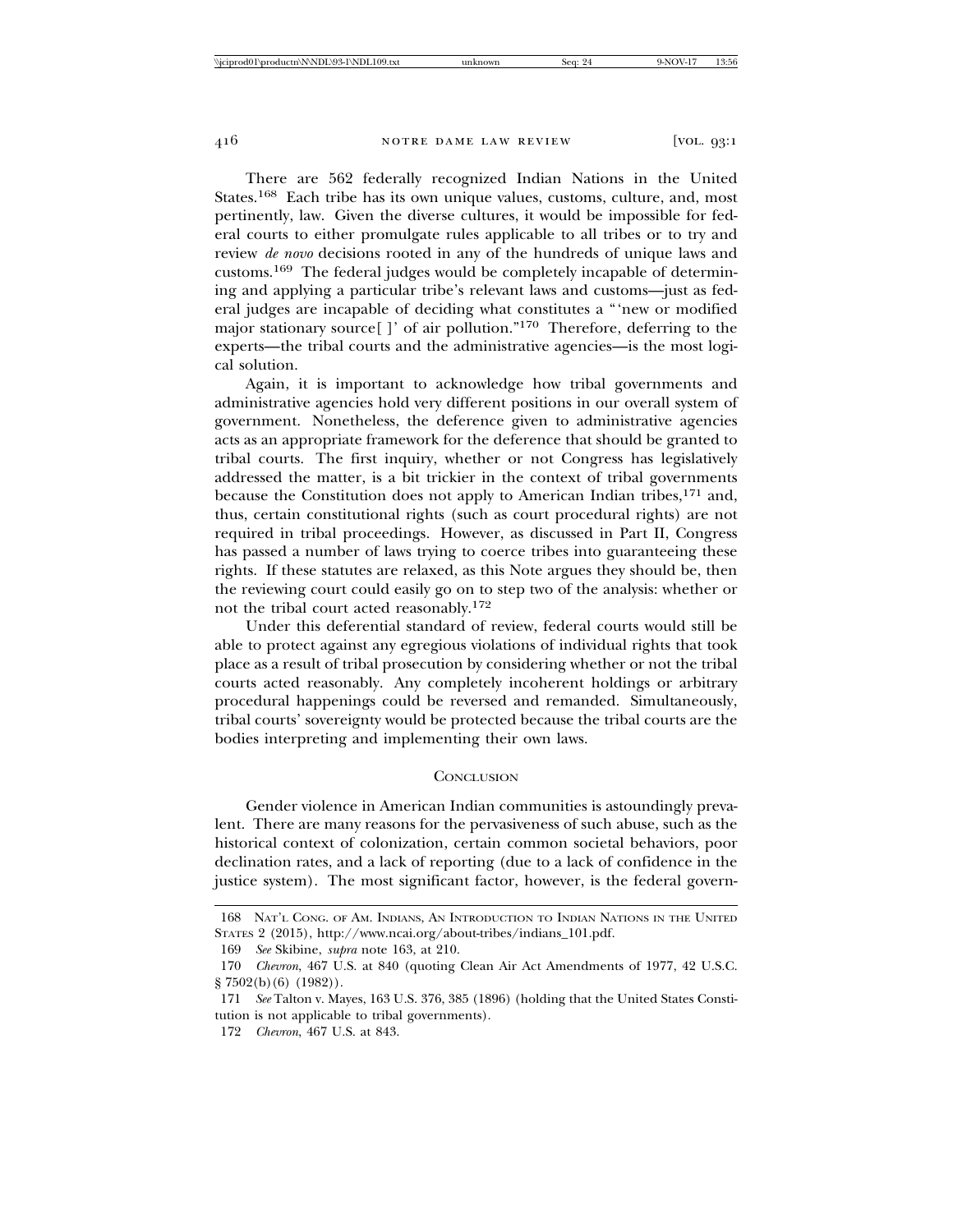ment's legislative failure to grant trial courts any jurisdictional reach or sentencing authority. This legislative failure, scholars agree, effectively *promotes* crime in Indian country because non-American Indian offenders are rarely held accountable.

Admittedly, the federal government has come a long way since the Major Crimes Act of 1885. The Tribal Law and Order Act of 2010 and the Violence Against Women Reauthorization of 2013 were very significant, necessary steps toward giving tribal governments the power to combat crime, specifically sexual offenses, in Indian country. However, these pieces of legislation are inadequate given the serious and widespread issues tribal governments face.

First, TLOA and VAWA are wrought with limitations and thus do not give tribal governments enough authority to have the power to protect their members. Under current law, tribal courts remain unable to exercise jurisdiction over non-Indians who do not have "sufficient ties" to the tribe. Additionally, tribes cannot seek a heightened sentence for an accused offender unless that offender has either previously been tried for the same or a similar offense, or is under prosecution in federal court. Given the historical context of criminal justice in Indian country (tribes did not have jurisdiction to try non-Indians) and the fact that, generally, federal courts have failed to charge or try a large number of offenders accused on Indian country, this "grant of authority" is more of a façade. In other words, since many sexual offenders were not tried in the past due to the loopholes in the system (for example, the tribe did not have jurisdiction or the federal court failed to prosecute), it is likely that they will again slip through the cracks, either because they were never previously tried or because the federal courts refrain from prosecution.

Current legislation is also inadequate because of the harsh conditions it puts on exercising the increased authority. To ask a tribal government to restructure its criminal justice system so that it aligns with the federal system is to ask the tribe to choose between attaining the authority to combat crime within its territory and its traditions, customs, and autonomy. This is simply asking too much.

Tribes should be able to implement the TLOA and VAWA grants of authority more easily, so they are not forced to sacrifice their culture for the safety of their people. Even though some tribal courts already incorporate procedures similar to those used in the federal courts, any mandatory change would interfere with a tribe's sovereignty and undermine the Indian Reorganization Act. By relaxing the TLOA and VAWA restrictions, tribes would be able to keep their tribal customs in place while still protecting their members.

Furthermore, the federal government need not worry about tribal courts infringing on non-Indian constitutional protections because all litigants can appeal to federal court, after exhausting all tribal recourse. By utilizing a very deferential standard of review, federal courts would be able to protect individuals against any possible unfair treatment by tribal courts while still